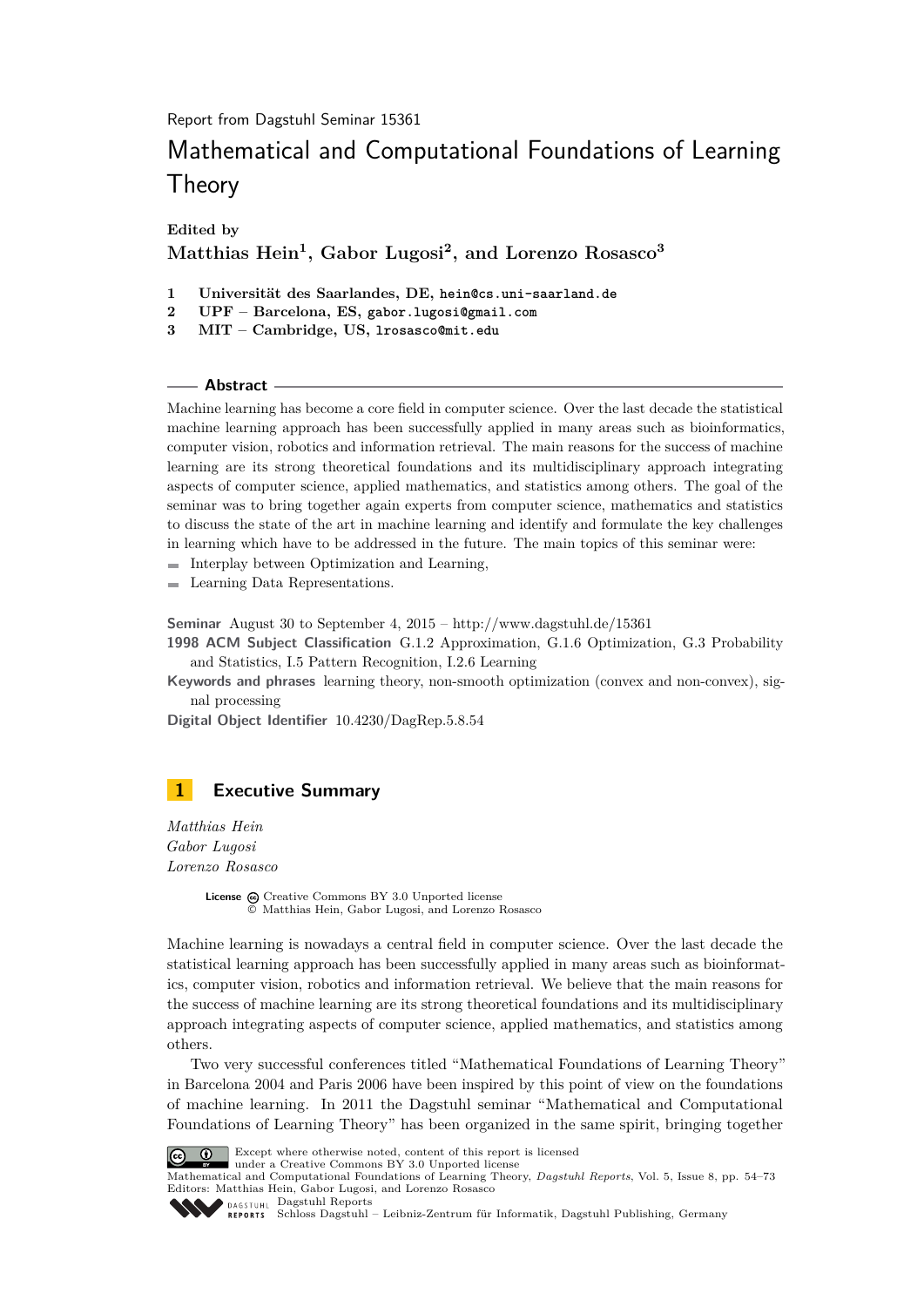leading researchers from computer science and mathematics to discuss the state of the art and future challenges in machine learning. The 2011 Dagstuhl seminar has been the first to cover a wide range of facets of modern learning theory and has been unanimously considered a success by the participants. Since 2011 new challenges have emerged largely motivated by the availability of data-sets of unprecedented size and complexity. It is now common in many applied domains of science and technology to have datasets with thousands and even millions data-points, features and attributes/categories. For example ImageNet [\(http://image-net.org\)](http://image-net.org) is a computer vision database for object recognition including one million images of one thousands different objects, and image representations are often of the order of several tens of thousands features. Datasets of analogous complexity are customary in biology and information science (e.g. text classification). The need of analyzing and extracting information from this kind of data has posed a host of new challenges and open questions.

The second Dagstuhl seminar on "Mathematical and Computational Foundations of Learning Theory" covered broadly recent developments in the area of learning. The main focus was on two topics:

#### **Interplay between Optimization and Learning**

While statistical modeling and computational aspects have for a long time been considered separate steps in the design of learning algorithms, dealing effectively with big data requires developing new strategies where statistical and computational complexities are taken simultaneously into account. In other words, the trade-off between optimization error and generalization error has to be exploited. On the other hand it has very recently been noticed that several non-convex NP-hard learning problems (sparse recovery, compressed sensing, dictionary learning, matrix factorization etc.) can be solved efficiently and optimally (in a global sense) under conditions on the data resp. the chosen model or under the use of additional constraints.

#### $\blacksquare$ **Learning Data Representations**

Data representation (e.g. the choice of kernels or features) is widely acknowledged to be the crucial step in solving learning problems. Provided with a suitable data representation, and enough labeled data, supervised algorithms, such as Support Vector Machines or Boosting, can provide good generalization performance. While data representations are often designed ad hoc for specific problems, availability of large/huge amount of unlabeled data have recently motivated the development of data driven techniques, e.g. dictionary learning, to adaptively solve the problem. Indeed, although novel tools for efficient data labeling have been developed (e.g. Amazon Mechanical Turk– [http://mturk.com\)](http://mturk.com) most available data are unlabeled and reducing the amount of (human) supervision needed to effectively solve a task remains an important open challenge. While up-to-now the theory of supervised learning has become a mature field, an analogous theory of unsupervised and semi-supervised learning of data representation is still in its infancy and progress in the field is often assessed on a purely empirical basis.

The seminar featured a series of talks on both topics with interesting and exciting new results which lead to insights in both areas as well as a lot of discussion and interaction between the participants which for sure will manifest in several follow-up papers. Also it became obvious during the seminar that there are close connections between these two topics. Apart from these two main topics several other aspects of learning theory were discussed, leading to a quite complete picture on the current state-of-the-art in the field.

**Acknowledgements.** We would like to thank Dagmar Glaser and the staff at Schloss Dagstuhl for their continuous support and great hospitality which was the basis for the success of this seminar.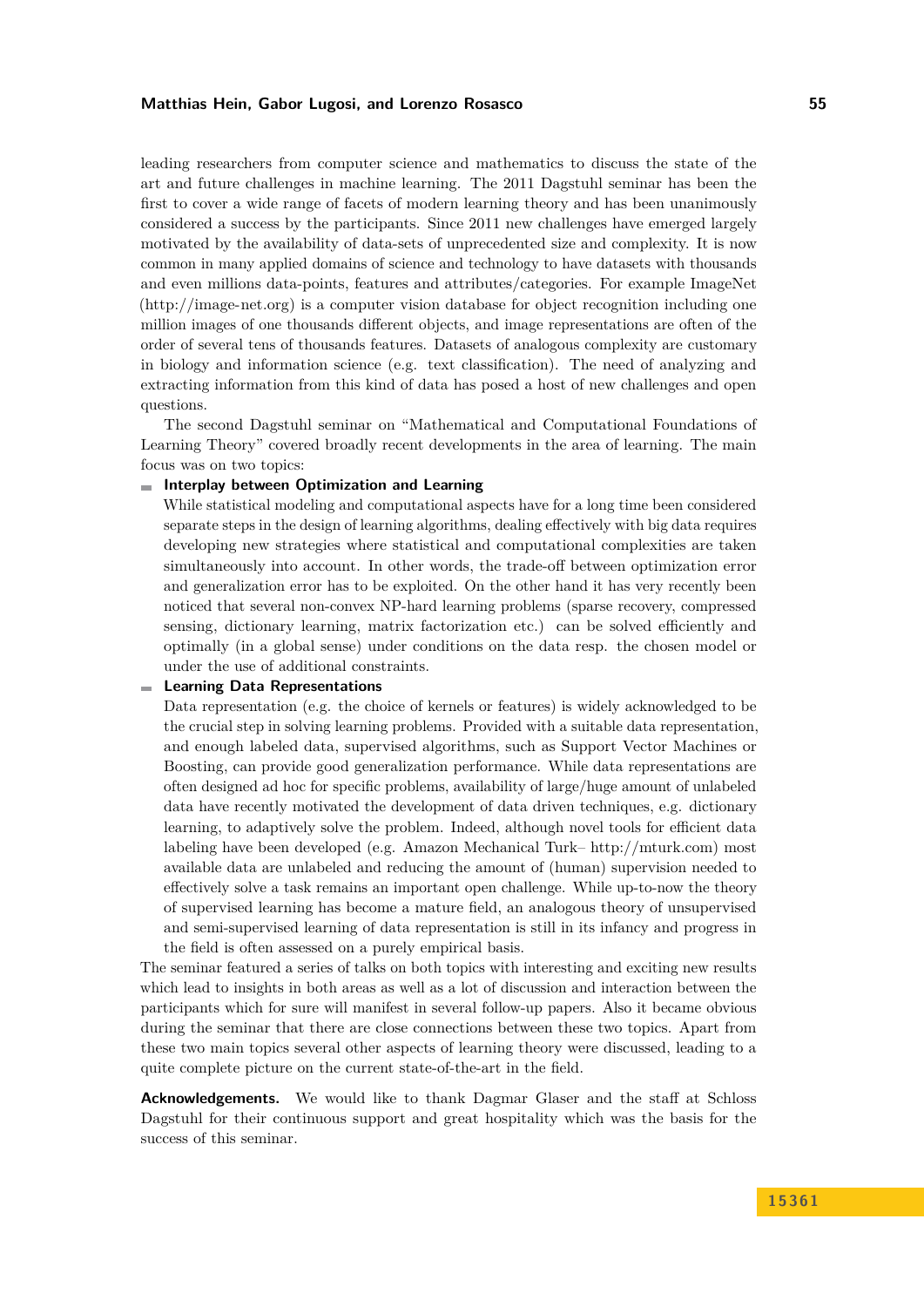## **2 Table of Contents**

| <b>Executive Summary</b><br>Matthias Hein, Gabor Lugosi, and Lorenzo Rosasco                                                                                                                                                |          |  |
|-----------------------------------------------------------------------------------------------------------------------------------------------------------------------------------------------------------------------------|----------|--|
| <b>Overview of Talks</b>                                                                                                                                                                                                    |          |  |
| Convex Risks, Calibrated Surrogates, Consistency, and Their Relationship with<br>Nonparametric Estimation                                                                                                                   | 58       |  |
| Dictionary learning using tensor methods                                                                                                                                                                                    | 58       |  |
| Optimal online prediction with quadratic loss                                                                                                                                                                               | 59       |  |
| Learning to cluster $-$ a statistical framework for incorporating domain knowledge<br>in clustering.                                                                                                                        |          |  |
| Is adaptive early stopping possible in statistical inverse problems?                                                                                                                                                        | 59<br>60 |  |
| Adaptive tail index estimation                                                                                                                                                                                              | 60       |  |
| Multi-scale exploration of convex functions and bandit convex optimization                                                                                                                                                  | 61       |  |
| Information theory of algorithms                                                                                                                                                                                            | 62       |  |
| Fast algorithms and (other) minimax optimal algorithms for mixed regression                                                                                                                                                 | 62       |  |
| Sparse and spurious: dictionary learning with noise and outliers                                                                                                                                                            | 63       |  |
| Empirical portfolio selections and a problem on aggregation                                                                                                                                                                 | 63       |  |
| Train faster, generalize better: Stability of stochastic gradient descent<br>$Moritz$ $Hardt$ $\ldots$ $\ldots$ $\ldots$ $\ldots$ $\ldots$ $\ldots$ $\ldots$ $\ldots$ $\ldots$ $\ldots$ $\ldots$ $\ldots$ $\ldots$ $\ldots$ | 64       |  |
| Robust Regression via Hard Thresholding                                                                                                                                                                                     | 64       |  |
| Optimizing decomposable submodular functions                                                                                                                                                                                | 65       |  |
| Matrix factorization with binary components – uniqueness in a randomized model                                                                                                                                              | 65       |  |
| Variational Inference in Probabilistic Submodular Models                                                                                                                                                                    | 66       |  |
| Learning Representations from Incomplete Data                                                                                                                                                                               | 66       |  |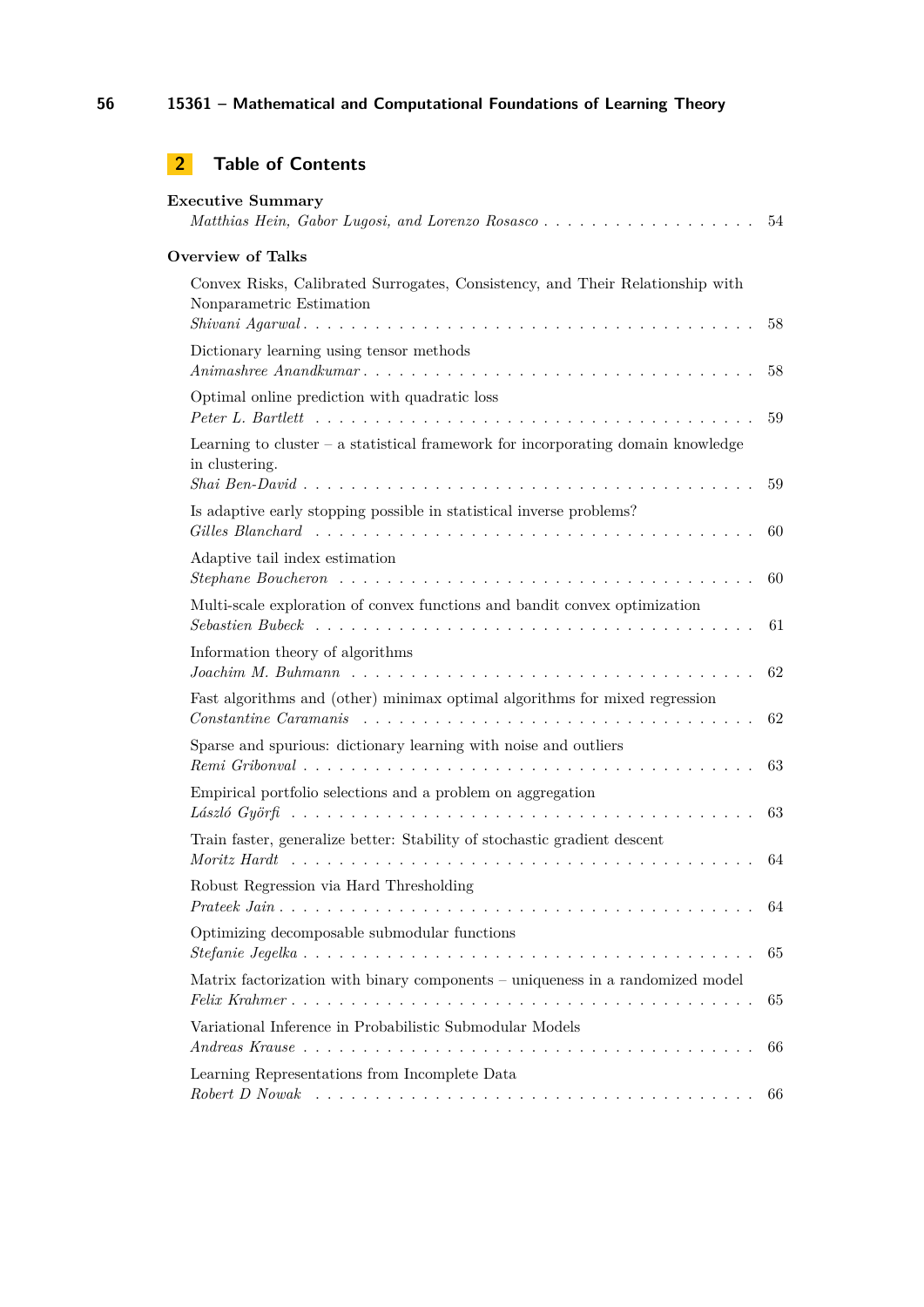| Tight convex relaxations for sparse matrix factorization<br>Guillaume Obozinski radioaceae radioaceae radioaceae radioaceae radioaceae radioaceae radioaceae radioaceae r | 67  |
|---------------------------------------------------------------------------------------------------------------------------------------------------------------------------|-----|
| <b>Active Regression</b>                                                                                                                                                  |     |
| Dictionary learning $-$ fast and dirty                                                                                                                                    | 68  |
| Variational approach to consistency of clustering of point clouds<br>$Dejan \nSlope$                                                                                      | 68  |
| Optimization, Regularization and Generalization in Multilayer Networks                                                                                                    | 68  |
| Oracle inequalities for network models and sparse graphon estimation                                                                                                      | 69  |
| Learning Economic Parameters from Revealed Preferences                                                                                                                    | 69  |
| Stochastic Forward-Backward Splitting                                                                                                                                     | 70  |
| Finding global k-means clustering solutions                                                                                                                               | 70  |
| Symmetric and Asymmetric k-Center Clustering under Stability                                                                                                              | 71  |
| A Dynamic Approach to Variable Selection and Sparse Recovery: Differential<br>Inclusions with Early Stopping                                                              |     |
| Minimum Error Entropy and Related Problems                                                                                                                                | -72 |
|                                                                                                                                                                           | 72  |
|                                                                                                                                                                           | 73  |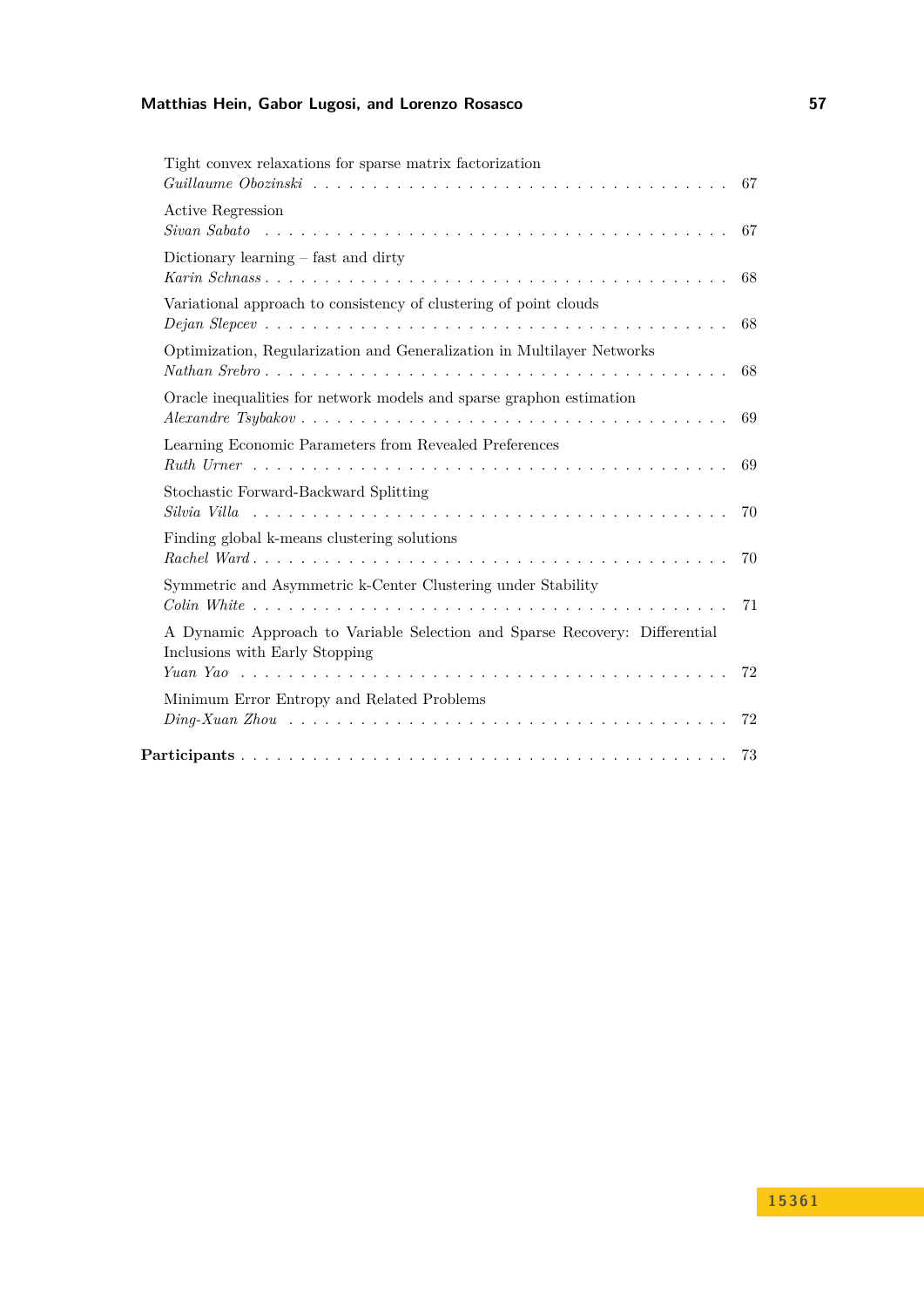```
3 Overview of Talks
```
### <span id="page-4-1"></span>**3.1 Convex Risks, Calibrated Surrogates, Consistency, and Their Relationship with Nonparametric Estimation**

*Shivani Agarwal (Indian Institute of Science – Bangalore, IN)*

**License**  $\omega$  [Creative Commons BY 3.0 Unported](http://creativecommons.org/licenses/by/3.0/) license © [Shivani Agarwal](#page-4-1) **Joint work of** Agarwal, Shivani; Ramaswamy, Harish G. **Main reference** [H. G. Ramaswamy, S. Agarwal, "Convex calibration dimension for multiclass loss matrices," to](http://arxiv.org/abs/1408.2764v2) [appear in the Journal of Machine Learning Research; pre-print available as arXiv:1408.2764v2](http://arxiv.org/abs/1408.2764v2) [\[cs.LG\], 2015.](http://arxiv.org/abs/1408.2764v2)

**URL** <http://arxiv.org/abs/1408.2764v2>

In the theoretical analysis of supervised learning, the notions of PAC learning and universally Bayes consistent learning are often treated separately. We argue that classical PAC learning can essentially be viewed as a form of parametric estimation, while universally Bayes consistent learning can be viewed as a form of nonparametric estimation. A popular framework for achieving universal Bayes consistency is to minimize a (convex) calibrated surrogate risk; this is well understood for binary classification and a few selected multiclass problems, but a general understanding has remained elusive. We discuss our recent work on developing a unified framework for designing convex calibrated surrogates for general multiclass learning problems. In particular, we introduce the notion of 'convex calibration dimension' of a general multiclass loss matrix, which is the smallest number of dimensions in which one can define a convex calibrated surrogate, and give a general recipe for designing low-dimensional convex calibrated surrogates for learning problems with low-rank loss matrices. We also discuss connections between calibrated surrogates and property elicitation. In particular, we show how calibrated surrogates in supervised learning can essentially be viewed as strictly proper scoring rules for estimating certain useful properties of the conditional label distribution. These results help to shed light on how to design universally Bayes consistent algorithms for general multiclass problems, while also pointing to many open directions.

#### **References**

- **1** Harish G. Ramaswamy and Shivani Agarwal. Convex calibration dimension for multiclass loss matrices. Journal of Machine Learning Research, 2015. To appear.
- **2** Harish G. Ramaswamy, Shivani Agarwal and Ambuj Tewari. Convex calibrated surrogates for low-rank loss matrices with applications to subset ranking losses. NIPS 2013.
- **3** Arpit Agarwal and Shivani Agarwal. On consistent surrogate risk minimization and property elicitation. COLT 2015.

### <span id="page-4-2"></span>**3.2 Dictionary learning using tensor methods**

*Animashree Anandkumar (University of California – Irvine, US)*

License  $\textcircled{c}$  [Creative Commons BY 3.0 Unported](http://creativecommons.org/licenses/by/3.0/) license © [Animashree Anandkumar](#page-4-2) **URL** <http://newport.eecs.uci.edu/anandkumar/#publications>

The dictionary learning problem posits that the input data is a combination of unknown dictionary elements. Traditional methods are based on alternating minimization between the dictionary elements and coefficients. We present alternative methods based on tensor decomposition which recover the dictionary elements. These methods can consistently recover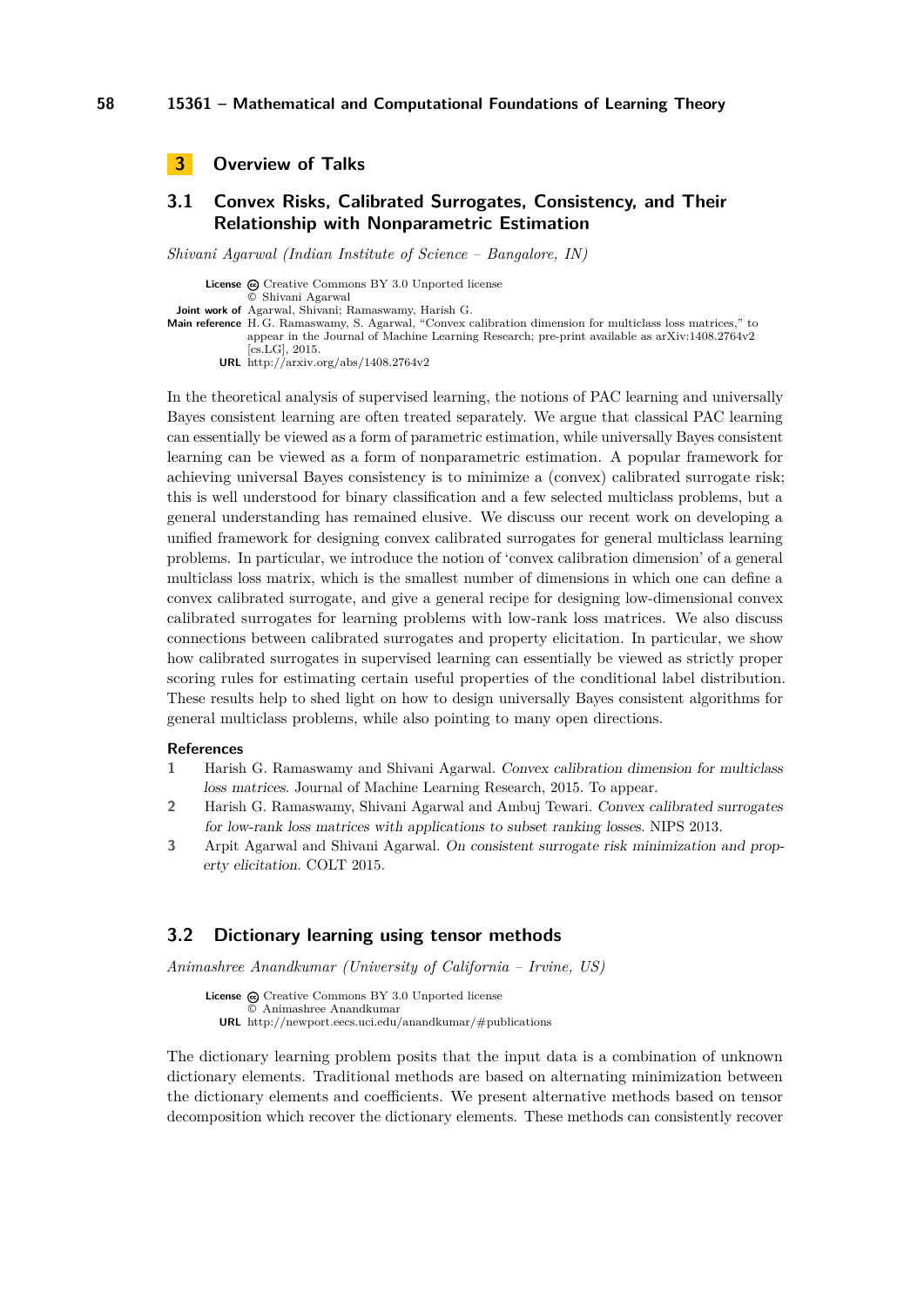the dictionary elements when the coefficients are independent or sufficiently uncorrelated. We also present recent extensions to the convolutional setting, where shift invariance constraints are imposed.

### <span id="page-5-0"></span>**3.3 Optimal online prediction with quadratic loss**

*Peter L. Bartlett (University of California – Berkeley, US)*

License  $\odot$  [Creative Commons BY 3.0 Unported](http://creativecommons.org/licenses/by/3.0/) license © [Peter L. Bartlett](#page-5-0)

**Joint work of** Bartlett, Peter L.; Koolen, Wouter M.; Malek, Alan; Takimoto, Eiji; Warmuth, Manfred K.

**Main reference** [P. L. Bartlett, W. M. Koolen, A. Malek, E. Takimoto, M. K. Warmuth, "Minimax Fixed-Design](http://jmlr.org/proceedings/papers/v40/Bartlett15.html)

[Linear Regression," in Proc. of the 28th Conf. on Learning Theory \(COLT'15\), JMLR Proceedings,](http://jmlr.org/proceedings/papers/v40/Bartlett15.html) [Vol. 40, pp. 226–239, 2015.](http://jmlr.org/proceedings/papers/v40/Bartlett15.html)

**URL** <http://jmlr.org/proceedings/papers/v40/Bartlett15.html>

We consider a linear regression game in which the covariates are known in advance: at each round, the learner predicts a real value, the adversary reveals a label, and the learner incurs a squared error loss. The aim is to minimize the difference between the cumulative loss and that of the linear predictor that is best in hindsight. For a variety of constraints on the adversary's labels, we obtain an explicit expression for the minimax regret and we show that the minimax optimal strategy is linear, with a parameter choice that is reminiscent of ordinary least squares. This strategy is easy to compute and does not require knowledge of the constraint set.

We also consider the case of adversarial design, and exhibit constraint sets of covariate sequences for which the same strategy is minimax optimal.

### <span id="page-5-1"></span>**3.4 Learning to cluster – a statistical framework for incorporating domain knowledge in clustering.**

*Shai Ben-David (University of Waterloo, CA)*

**License**  $\textcircled{e}$  [Creative Commons BY 3.0 Unported](http://creativecommons.org/licenses/by/3.0/) license © [Shai Ben-David](#page-5-1) **Joint work of** Ben-David, Shai; Ashtiani, Hassan **Main reference** [H. Ashtiani, S. Ben-David, "Representation Learning for Clustering: A Statistical Framework," in](http://auai.org/uai2015/proceedings/papers/305.pdf)

[Proc. of the 31st Conf. on Uncertainty in Artificial Intelligence \(UAI'15\), paper ID 305, 10 pages,](http://auai.org/uai2015/proceedings/papers/305.pdf) [2015; pre-print available as arXiv:1506.05900v1 \[stat.ML\], 2015.](http://auai.org/uai2015/proceedings/papers/305.pdf)

**URL** <http://auai.org/uai2015/proceedings/papers/305.pdf>

**URL** <http://arxiv.org/abs/1506.05900v1>

Clustering is an area of huge practical relevance but rather meager theoretical foundations. The multitude of clustering algorithms (and their possible parameter settings) and the diversity of the results they may yield, call for incorporation of domain expertise in the process of selecting a clustering algorithm and setting up its parameters. I outlined recent progress made along this direction. In particular, I described a novel statistical/machinelearning approach to that challenge; a model selection algorithm that is based on interactions with the clustering user. I analyzed the statistical complexity of the proposed approach. I also mentioned some common misconceptions and potential pitfalls, aiming to stimulate discussions and highlight open questions.

#### **References**

**1** Hassan Ashtiani and Shai Ben-David. Representation Learning for Clustering: A Statistical Framework. Proceedings of UAI 2015 and CoRR abs/1506.05900, 2015.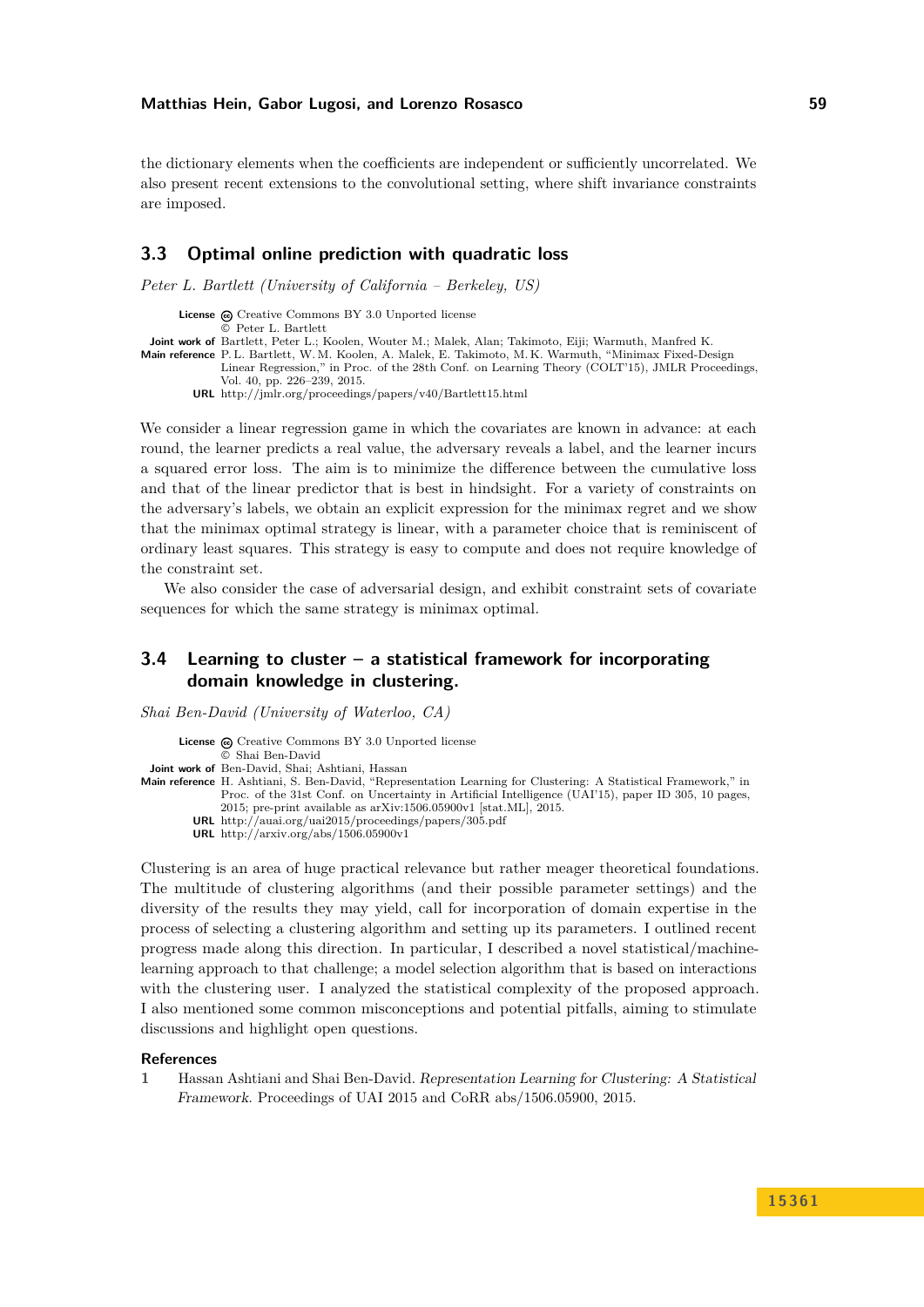#### <span id="page-6-0"></span>**3.5 Is adaptive early stopping possible in statistical inverse problems?**

*Gilles Blanchard (Universität Potsdam, DE)*

**License**  $\odot$  [Creative Commons BY 3.0 Unported](http://creativecommons.org/licenses/by/3.0/) license © [Gilles Blanchard](#page-6-0)

We consider a standard (mathematically idealized) setting of statistical inverse problems, taking the form of the "Gaussian sequence model"  $Y_i = \lambda_i \mu_i + \varepsilon_i$ ,  $i = 1, \ldots, D$ , the random noise variables  $\varepsilon_i$  are i.i.d. Gaussian with (known) variance  $\sigma^2$ , the coefficients  $\lambda_i$  are known, and the goal is to recover as well as possible (in the sense of squared risk) the "signal sequence"  $(\mu_i)_{1 \leq i \leq D}$ .

Consider the simple family of "keep or kill" estimators depending on a cutoff index  $k_0$ , that is, the corresponding estimate sequence  $(\hat{\mu}_i^{(k_0)})_{1 \le i \le D}$  is simply equal to  $\lambda_i^{-1} Y_i$  for  $i < k_0$ and 0 for  $k_0 \leq i \leq D$ . The question of *adaptivity* is the following: is it possible to choose  $\hat{k}_0$ from the data only, in such a way that the performance obtained is comparable (whithin a multiplicative constant) to the best possible deterministic, a priori choice of  $k_0$  minimising the average squared risk (usually called "oracle", since it depends on the unknown signal)?

There exist a number of well-known methods achieving oracle adaptivity, such as penalization or Lepski's method. However, they have in common that the estimators for *all* values of *k*<sup>0</sup> have to be computed first and compared to each other in some way. Contrast this to an "early stopping" approach where we would like to compute iteratively the estimators for  $k_0 = 1, 2, \ldots$  and have to decide to stop at some point  $\hat{k}_0$  without being allowed to compute the other estimators. Is oracle adaptivity possible then? This question is motivated by settings where computing estimators for larger  $k_0$  requires more computational cost; furthermore some form of early stopping is most often used in practice.

After careful mathematical formalization of the problem, our first result is that, if one must base the early stopping decision at index  $k_0$  on the sole information of  $Y_i, i \leq k_0$ , then adaptive early stopping is not possible in general. A more realistic scenario is when we are additionally allowed to use the information of the *residual*  $\sum_{i=k_0+1}^{D} Y_i^2$  to decide to stop at  $k_0$  (or not). In that case, partial oracle adaptation is possible, essentially when the stop at  $\kappa_0$  (or not). In that case, partial oracle adaptation is possible, essentially when the oracle stopping time  $k_0^*$  is larger in order than  $\sqrt{D}$  (remember *D* is the maximum considered dimension). This adaptive stopping can be achieved by a simple "discrepancy principle" commanding to stop when the residual becomes smaller than  $D\sigma^2$ , a type of rule which is often used in practice. We establish lower and upper bounds, in particular showing that often used in practice. We establish lower and upper bounds, in particular showing that if the oracle  $k_0^*$  is of order strictly smaller than  $\sqrt{D}$ , oracle adaptation is *not* possible in general.

### <span id="page-6-1"></span>**3.6 Adaptive tail index estimation**

*Stéphane Boucheron (Paris Diderot University, FR)*

License  $\textcircled{e}$  [Creative Commons BY 3.0 Unported](http://creativecommons.org/licenses/by/3.0/) license © [Stephane Boucheron](#page-6-1) **Joint work of** Stéphane Boucheron, Maud Thomas **Main reference** [S. Boucheron, M. Thomas, "Tail index estimation, concentration and adaptivity,"](http://arxiv.org/abs/1503.05077v3) [arXiv:1503.05077v3 \[math.ST\], 2015.](http://arxiv.org/abs/1503.05077v3) **URL** <http://arxiv.org/abs/1503.05077v3>

Assume data  $X_1, \ldots, X_n$  are collected from a univariate distribution  $F$  and we want to estimate  $\overline{F}(x) = 1 - F(x)$  where  $x > \overline{F}(\max(X_1, \ldots, X_n))$  or estimate a quantile of order 1 − 1*/t* for *t > n*. In order the face this challenge with a reasonable of possibility of success, a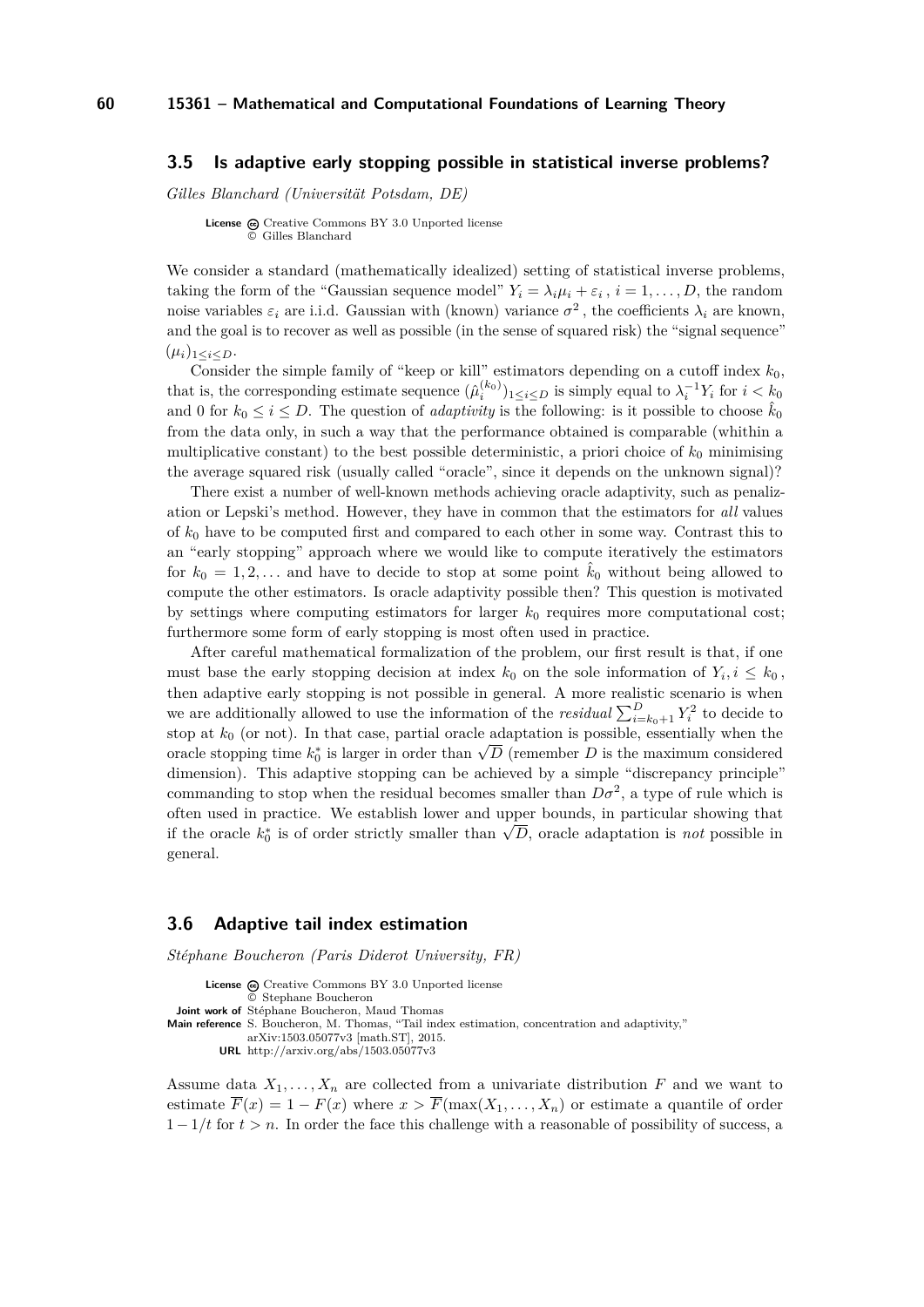tail regularity assumption is necessary. In the so-called heavy tail domains, this assumption reads as: for all  $x > 0$ ,  $\lim_{t \to \infty} \overline{F}(tx)/\overline{F}(t) = x^{-1/\gamma}$  for some  $\gamma > 0$  which is called the tail (or extreme value) index. In words,  $\overline{F}$  is assumed to be regularly varying with index  $-1/\gamma$ . Estimating  $\gamma$  from a sample is called the tail index estimation problem (see [\[4\]](#page-7-1) for a presentation of Extreme Value Theory). Many tail index estimators (Hill, Pickands, Moments, ...) consist of computing statistics from the *k* largest order statistics. Practitioners face an estimator selection problem: picking *k* so as to achieve a good trade-off between variance (large values of  $k$ ) and bias (small values of  $k$ ). We present an adaptive version of the Hill estimator based on Lespki's model selection method (which has been used in learning theory in order to achieve adaptivity in classification, see  $[2, 3]$  $[2, 3]$  $[2, 3]$ ). This simple data-driven index selection method is shown to satisfy an kind of oracle inequality and is checked to achieve the lower risk bound recently derived by [\[1\]](#page-7-4). In order to establish the (pseudo)-oracle inequality, we derive non-asymptotic variance bounds and concentration inequalities for Hill estimators. These concentration inequalities are derived from Talagrand's concentration inequality for smooth functions of independent exponentially distributed random variables combined with three tools of Extreme Value Theory: the quantile transform, Karamata's representation of slowly varying functions, and Rényi's characterisation for the order statistics of exponential samples.

#### **References**

- <span id="page-7-4"></span>**1** Carpentier, Alexandra and Kim, Arlene K.H. Adaptive and minimax optimal estimation of the tail coefficient. arXiv:1309.2585v1, 2013.
- <span id="page-7-2"></span>**2** Tsybakov, Alexandre B. Optimal aggregation of classifiers in statistical learning. Annals of Statistics 32, 135–166, 2004.
- <span id="page-7-3"></span>**3** Boucheron, Stéphane and Bousquet, Olivier and Lugosi, Gábor. Theory of Classification: a Survey of Some Recent Advances. ESAIM: Probability and Statistics 9, 329–375, 2005.
- <span id="page-7-1"></span>**4** Beirlant, Jan and Goegebeur, Yuri and Segers, Johan and Teugels, Jozef. Statistics of Extremes: Theory and Applications. Wiley, 2004.

### <span id="page-7-0"></span>**3.7 Multi-scale exploration of convex functions and bandit convex optimization**

*Sébastien Bubeck (Microsoft Research – Redmond, US)*

```
License \textcircled{a}Creative Commons BY 3.0 Unported license
               © Sebastien Bubeck
 Joint work of Bubeck, Sébastien; Eldan, Ronen
Main reference S. Bubeck, R. Eldan, "Multi-scale exploration of convex functions and bandit convex optimization,"
              arXiv:1507.06580v1 [math.MG], 2015.
         URL http://arxiv.org/abs/1507.06580v1
```
We construct a new map from a convex function to a distribution on its domain, with the property that this distribution is a multi-scale exploration of the function. We use this map to solve a decade-old open problem in adversarial bandit convex optimization by showing that the minimax regret for this problem is  $\overline{O}(poly(n)\sqrt{T})$ , where *n* is the dimension and *T* the number of rounds. This bound is obtained by studying the dual Bayesian maximin regret via the information ratio analysis of Russo and Van Roy, and then using the multi-scale exploration to solve the Bayesian problem.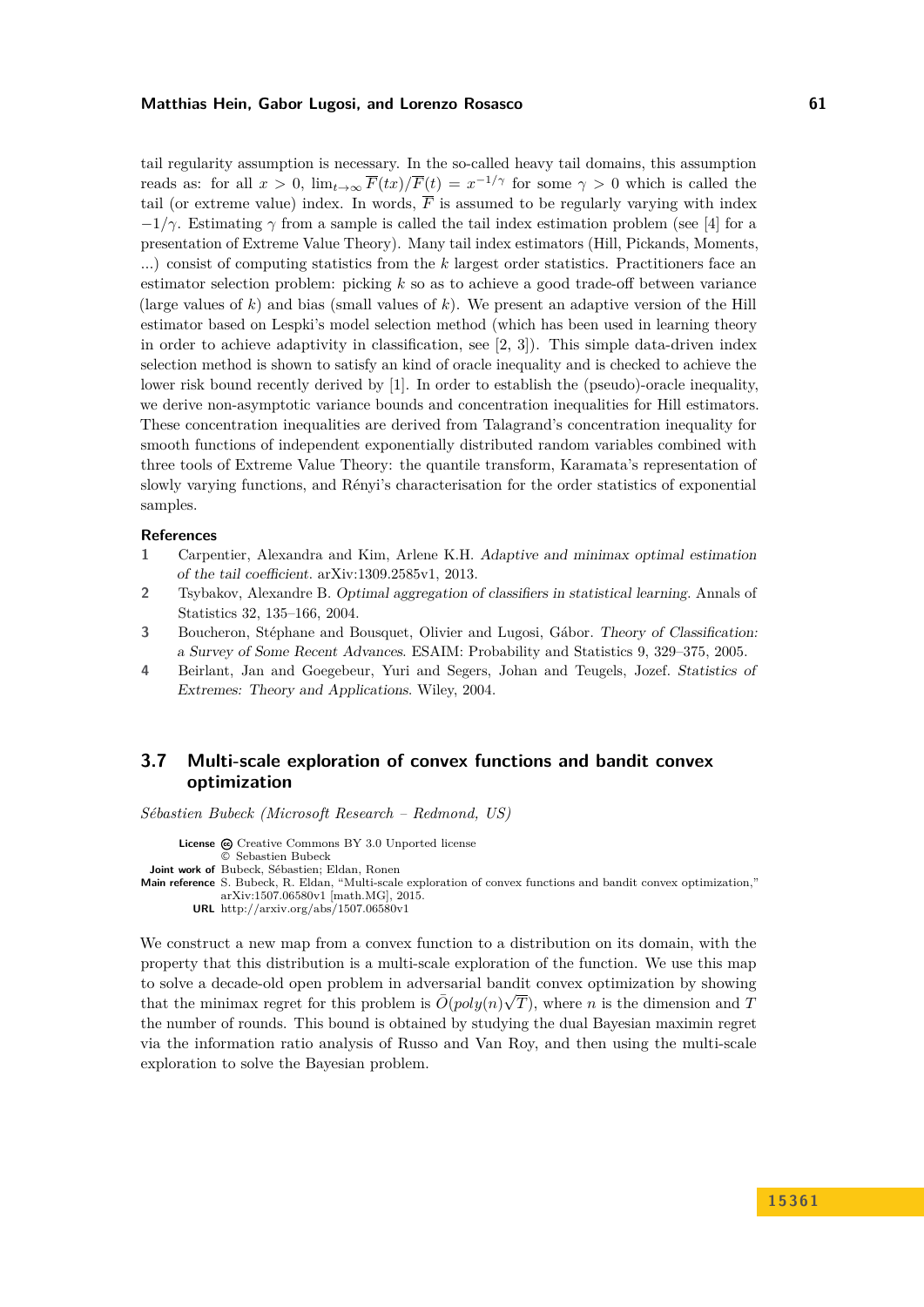### <span id="page-8-0"></span>**3.8 Information theory of algorithms**

*Joachim M. Buhmann (ETH Zürich, CH)*

**License**  $\odot$  [Creative Commons BY 3.0 Unported](http://creativecommons.org/licenses/by/3.0/) license © [Joachim M. Buhmann](#page-8-0) **Main reference** [J. M. Buhmann, "SIMBAD: Emergence of Pattern Similarity, Similarity-Based Pattern Analysis](http://dx.doi.org/10.1007/978-1-4471-5628-4_3) [and Recognition," in M. Pelillo \(ed.\), "Similarity-Based Pattern Analysis and Recognition –](http://dx.doi.org/10.1007/978-1-4471-5628-4_3) [Part I", pp. 45–64, Springer, 2013.](http://dx.doi.org/10.1007/978-1-4471-5628-4_3) **URL** [http://dx.doi.org/10.1007/978-1-4471-5628-4\\_3](http://dx.doi.org/10.1007/978-1-4471-5628-4_3)

Algorithms map input spaces to output spaces where inputs are possibly affected by fluctuations. Beside run time and memory consumption, an algorithm might be characterized by its sensitivity to the signal in the input and its robustness to input fluctuations. The achievable precision of an algorithm, i.e., the attainable resolution in output space, is determined by its capability to extract predictive information in the input relative to its output. I will present an information theoretic framework for algorithm analysis where an algorithm is characterized as computational evolution of a (possibly contracting) posterior distribution over the output space. The tradeoff between precision and stability is controlled by an input sensitive generalization capacity (GC). GC measures how much the posteriors on two different problem instances agree despite the noise in the input. Thereby, GC objectively ranks different algorithms for the same data processing task based on the bit rate of their respective capacities. Information theoretic algorithm selection is demonstrated for minimum spanning tree algorithms and for greedy MaxCut algorithms. The method can rank centroid based and spectral clustering methods, e.g. k-means, pairwise clustering, normalized cut, adaptive ratio cut and dominant set clustering.

### <span id="page-8-1"></span>**3.9 Fast algorithms and (other) minimax optimal algorithms for mixed regression**

*Constantine Caramanis (Univ. of Texas at Austin, US)*

License  $\textcircled{c}$  [Creative Commons BY 3.0 Unported](http://creativecommons.org/licenses/by/3.0/) license © [Constantine Caramanis](#page-8-1) **Joint work of** Caramanis, Constantine; Chen, Yudong; Yi, Xinyang **Main reference** [Y. Chen, X. Yi, C. Caramanis, "A Convex Formulation for Mixed Regression with Two](http://jmlr.org/proceedings/papers/v35/chen14.html) [Components: Minimax Optimal Rates," in Proc. of the 27th Conf. on Learning Theory](http://jmlr.org/proceedings/papers/v35/chen14.html) [\(COLT'14\), JMLR Proceedings, Vol. 35, pp. 560–604, 2014; pre-print available as](http://jmlr.org/proceedings/papers/v35/chen14.html) [arXiv:1312.7006v2 \[stat.ML\], 2015.](http://jmlr.org/proceedings/papers/v35/chen14.html) **URL** <http://jmlr.org/proceedings/papers/v35/chen14.html> **URL** <http://arxiv.org/abs/1312.7006v2>

Mixture models represent the superposition of statistical processes, and are natural in machine learning and statistics. In mixed regression, the relationship between input and output is given by one of possibly several different (noisy) linear functions. Thus the solution encodes a combinatorial selection problem, and hence computing it is difficult in the worst case. Even in the average case, little is known in the realm of efficient algorithms with strong statistical guarantees.

We give general conditions for linear convergence of an EM-like (and hence fast) algorithm for latent-variable problems in high dimensions, and show this implies that for sparse (or low-rank) mixed regression, EM converges linearly, in a neighborhood of the optimal solution, in the high-SNR regime. For the low-SNR regime, we show that a new behavior emerges. Here, we give a convex optimization formulation that provably recovers the true solution, and we provide upper bounds on the recovery errors for both arbitrary noise and stochastic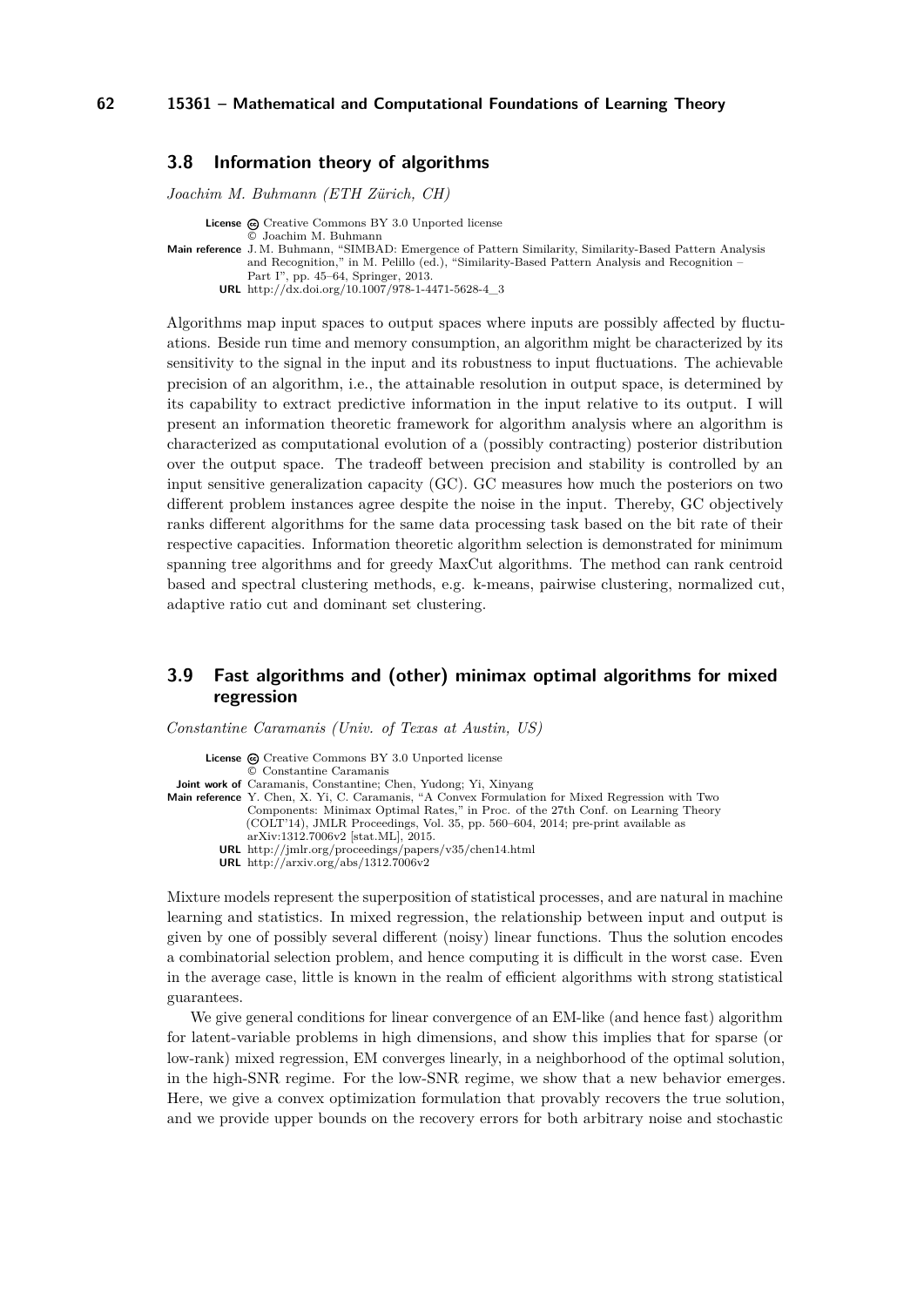noise settings. We also give matching minimax lower bounds, showing that our algorithm is information-theoretically optimal.

Our results represent what is, as far as we know, the only tractable algorithm guaranteeing successful recovery with tight bounds on recovery errors and sample complexity.

#### **References**

- **1** Yudong Chen, Xinyang Yi, Constantine Caramanis. A Convex Formulation for Mixed Regression with Two Components: Minimax Optimal Rates. JMLR W&CP, 35:560–604, 2014
- **2** Xinyang Yi, Constantine Caramanis. Regularized EM Algorithms: A Unified Framework and Statistical Guarantees. To appear at NIPS 2015

### <span id="page-9-0"></span>**3.10 Sparse and spurious: dictionary learning with noise and outliers**

*Rémi Gribonval (INRIA Rennes – Bretagne Atlantique, FR)*

License  $\textcircled{c}$  [Creative Commons BY 3.0 Unported](http://creativecommons.org/licenses/by/3.0/) license © [Remi Gribonval](#page-9-0) **Joint work of** Gribonval, Rémi; Jenatton, Rodolphe; Bach, Francis; Kleinsteuber, Martin; Seibert, Matthias; **Main reference** [R. Gribonval, R. Jenatton, F. R. Bach, "Sparse and Spurious: Dictionary Learning With Noise and](http://dx.doi.org/10.1109/TIT.2015.2472522) [Outliers," IEEE Transactions on Information Theory, 61\(11\):6298–6319, 2015: pre-print available](http://dx.doi.org/10.1109/TIT.2015.2472522) [as arXiv:1407.5155v4 \[cs.LG\], 2015.](http://dx.doi.org/10.1109/TIT.2015.2472522) **URL** <http://dx.doi.org/10.1109/TIT.2015.2472522> **URL** <http://arxiv.org/abs/1407.5155v4>

In this talk I draw a panorama of dictionary learning for low-dimensional modeling. After reviewing the basic empirical principles of dictionary learning and related matrix factorizations such as PCA, K-means and NMF, I discuss techniques to learn dictionaries with controlled computational efficiency, as well as a series of recent theoretical results establishing the statistical significance of learned dictionaries even in the presence of noise and outliers.

#### **References**

- **1** Rémi Gribonval, Rodolphe Jenatton, Francis Bach, Martin Kleinsteuber, Matthias Seibert. Sample Complexity of Dictionary Learning and other Matrix Factorizations. IEEE Transactions on Information Theory, 2015
- **2** Rémi Gribonval, Rodolphe Jenatton, Francis Bach. Sparse and spurious: dictionary learning with noise and outliers. IEEE Transactions on Information Theory, 2015

#### <span id="page-9-1"></span>**3.11 Empirical portfolio selections and a problem on aggregation**

*László Györfi (Budapest University of Technology* & *Economics, HU)*

**License**  $\textcircled{e}$  [Creative Commons BY 3.0 Unported](http://creativecommons.org/licenses/by/3.0/) license [László Györfi](#page-9-1)

**Main reference** [L. Györfi, Gy. Ottucsák, A. Urbán, "Empirical log-optimal portfolio selections: a survey," in L.](http://www.worldscientific.com/worldscibooks/10.1142/p818) [Györfi, G. Ottucsák, H. Walk \(eds.\), "Machine Learning for Financial Engineering," pp. 79–116,](http://www.worldscientific.com/worldscibooks/10.1142/p818) [Imperial College Press, 2012.](http://www.worldscientific.com/worldscibooks/10.1142/p818)

**URL** <http://www.worldscientific.com/worldscibooks/10.1142/p818>

This talk provides a survey of discrete time, multi period, equential investment strategies for financial markets. Under memoryless assumption on the underlying process generating the asset prices the Best Constantly Rebalanced Portfolio is studied, called log-optimal portfolio, which achieves the maximal asymptotic average growth rate. For generalized dynamic portfolio selection, when asset prices are generated by a stationary and ergodic process,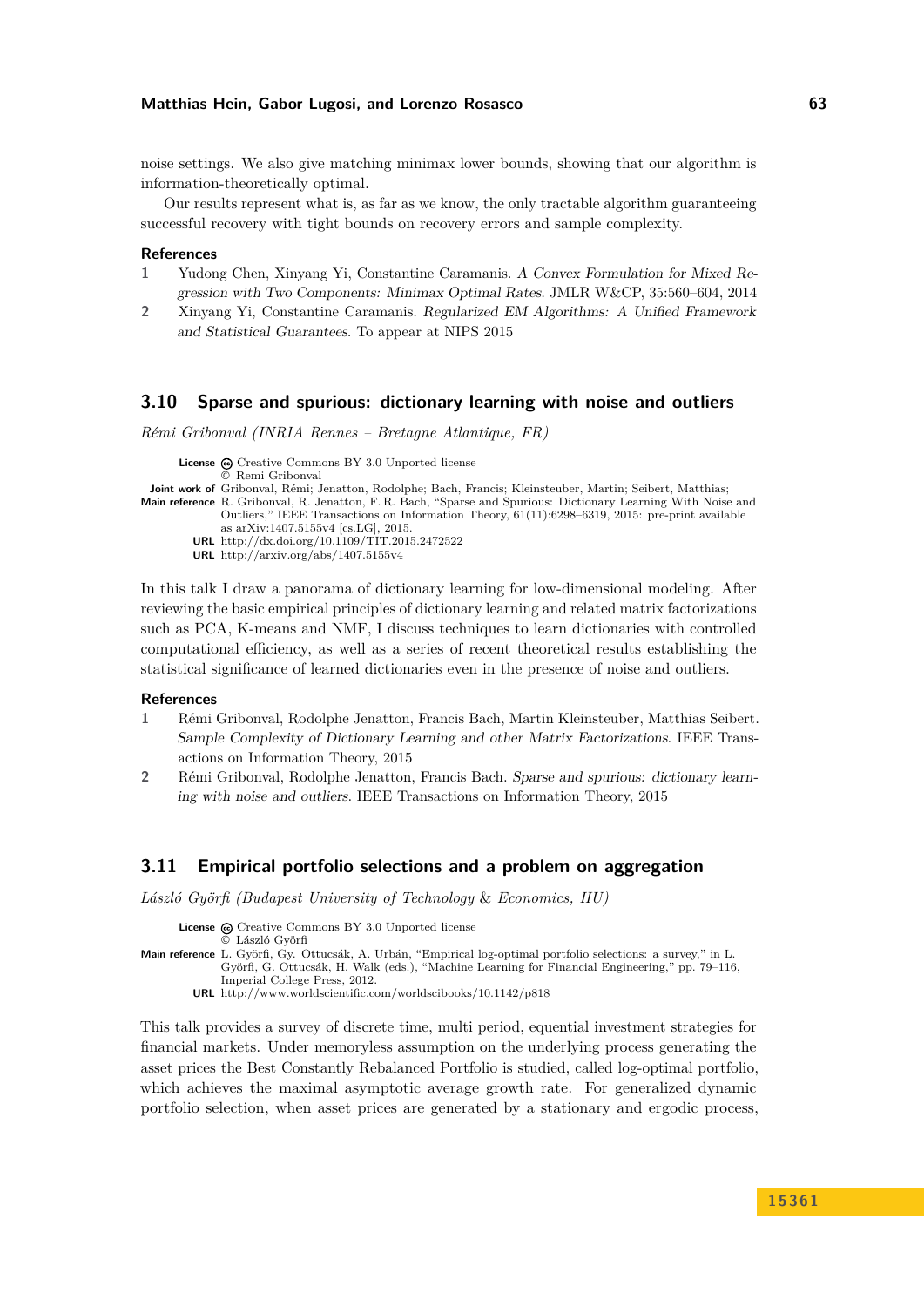growth optimal empirical strategies are shown, where some principles of nonparametric regression estimation and of machine learning aggregation are applied. The empirical performance of the methods is illustrated for NYSE data. An open problem is presented, too, which means that the consistency has been proved if the learning parameter for the aggregation is between 0 and 1, while the empirical results are better if the learning parameter is larger than 1. The problem is to extend the consistency to this case.

### <span id="page-10-0"></span>**3.12 Train faster, generalize better: Stability of stochastic gradient descent**

*Moritz Hardt (Google Research – Mountain View, US)*

License  $\textcircled{c}$  [Creative Commons BY 3.0 Unported](http://creativecommons.org/licenses/by/3.0/) license © [Moritz Hardt](#page-10-0)

We show that any model trained by a stochastic gradient method with few iterations has vanishing generalization error. We prove this by showing the method is algorithmically stable in the sense of Bousquet and Elisseeff. Our analysis only employs elementary tools from convex and continuous optimization. Our results apply to both convex and non-convex optimization under standard Lipschitz and smoothness assumptions.

Applying our results to the convex case, we provide new explanations for why multiple epochs of stochastic gradient descent generalize well in practice. In the nonconvex case, we provide a new interpretation of common practices in neural networks, and provide a formal rationale for stability-promoting mechanisms in training large, deep models. Conceptually, our findings underscore the importance of reducing training time beyond its obvious benefit.

### <span id="page-10-1"></span>**3.13 Robust Regression via Hard Thresholding**

*Prateek Jain (Microsoft Research India – Bangalore, IN)*

**License**  $\textcircled{e}$  [Creative Commons BY 3.0 Unported](http://creativecommons.org/licenses/by/3.0/) license © [Prateek Jain](#page-10-1) **Joint work of** Jain, Prateek; Bhatia Kush; Kar Purushottam **Main reference** [K. Bhatia, P. Jain, P. Kar, "Robust Regression via Hard Thresholding," to appear in Proc. of the](http://arxiv.org/abs/1506.02428) [29th Annual Conf. on Neural Information Processing Systems \(NIPS'15\): pre-print available as](http://arxiv.org/abs/1506.02428) [arXiv:1506.02428v1 \[cs.LG\], 2105.](http://arxiv.org/abs/1506.02428) **URL** <http://arxiv.org/abs/1506.02428v1>

In this talk, we will discuss the problem of Robust Least Squares Regression (RLSR) where several response variables can be adversarially corrupted. More specifically, for a data matrix  $X \in R^{p \times n}$  and an underlying model  $w^*$ , the response vector is generated as  $y = X'w^* + b$ where  $b \in R^n$  is the corruption vector supported over at most *Cn* coordinates. Existing exact recovery results for RLSR focus solely on L1-penalty based convex formulations and impose relatively strict model assumptions such as requiring the corruptions b to be selected independently of *X*. In this talk, we will focus on a simple hard-thresholding algorithm that we call TORRENT which, under mild conditions on  $X$ , can recover  $w^*$  exactly even if *b* corrupts the response variables in an adversarial manner, i.e. both the support and entries of  $b$  are selected adversarially after observing  $X$  and  $w^*$ . We will also discuss certain extensions of TORRENT that can scale efficiently to large scale problems, such as high dimensional sparse recovery. We will present empirical results that show that TORRENT,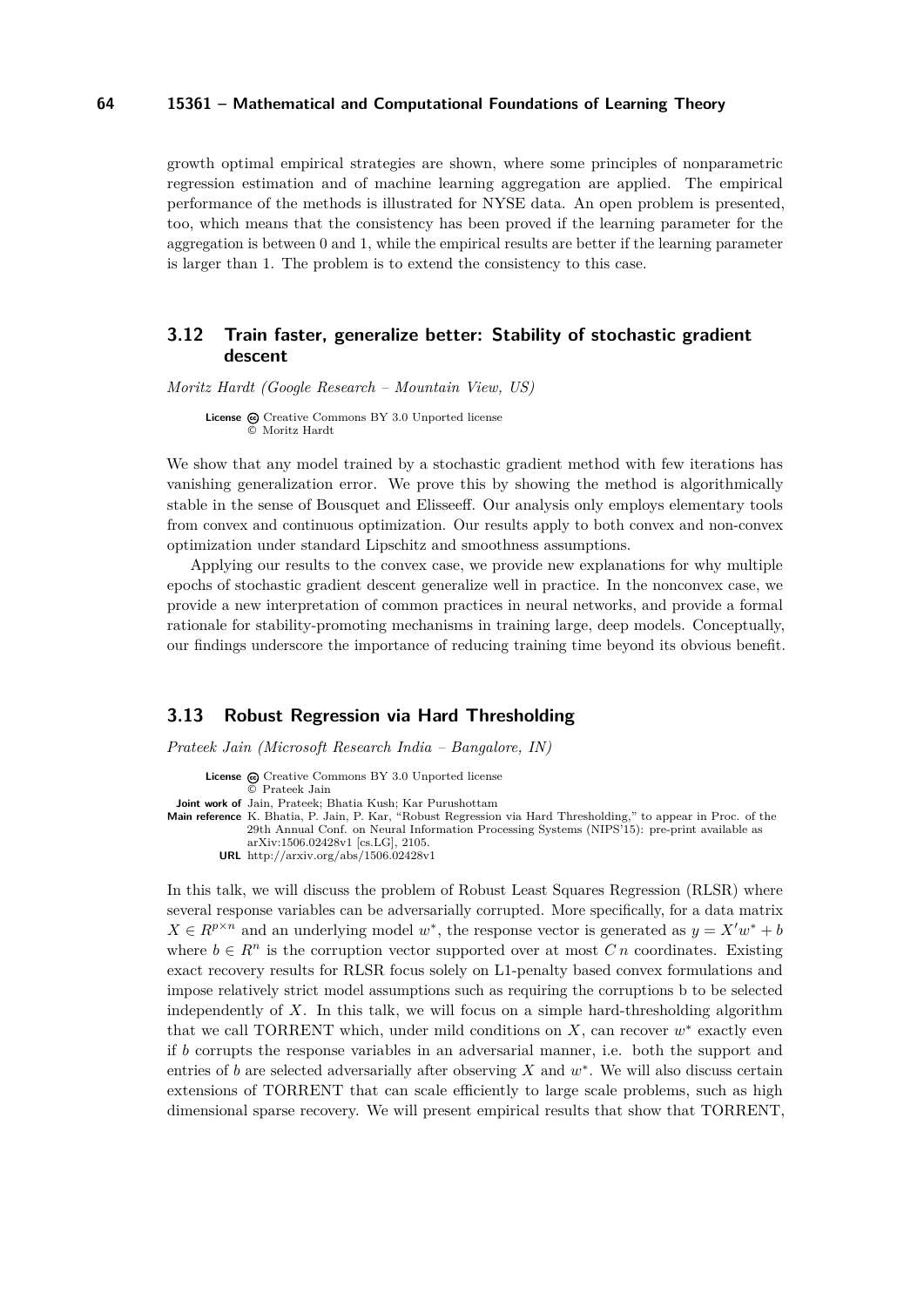and more so its extensions, offer significantly faster recovery than the state-of-the-art L1 solvers. For instance, even on moderate-sized datasets (with  $p = 50K$ ) with around  $40\%$ corrupted responses, a variant of our proposed method called TORRENT-HYB is more than 20x faster than the best L1 solver.

See<http://arxiv.org/abs/1506.02428> for more details.

### <span id="page-11-0"></span>**3.14 Optimizing decomposable submodular functions**

*Stefanie Jegelka (MIT – Cambridge, US)*

**License**  $\odot$  [Creative Commons BY 3.0 Unported](http://creativecommons.org/licenses/by/3.0/) license © [Stefanie Jegelka](#page-11-0)

Submodular functions capture a spectrum of discrete problems in machine learning, signal processing and computer vision. In these areas, practical algorithms are a major concern that motivates to exploit structure in addition to submodularity. A simple example of such a structure are functions that decompose as a sum of "simple" submodular functions. For this setting, several algorithms arise from relations between submodularity and convexity. In particular, this talk will focus on a class of algorithms that solve submodular minimization as a best approximation problem. These algorithms are easy to use and to parallelize, and solve both a convex relaxation and the original discrete problem. We observe that the algorithms work well in practice, and analyze their convergence properties.

#### **References**

- **1** S. Jegelka, F. Bach, S. Sra. Reflection methods for user-friendly submodular optimization. NIPS 2013
- **2** R. Nishihara, S. Jegelka, M.I. Jordan. On the linear convergence rate of decomposable submodular function minimization. NIPS 2014

### <span id="page-11-1"></span>**3.15 Matrix factorization with binary components – uniqueness in a randomized model**

*Felix Krahmer (TU München, DE)*

License  $\textcircled{a}$  [Creative Commons BY 3.0 Unported](http://creativecommons.org/licenses/by/3.0/) license © [Felix Krahmer](#page-11-1) **Joint work of** Hein, Matthias; James, David; Krahmer, Felix

Motivated by an application in computational biology, we consider low-rank matrix factorization with {0*,* 1}-constraints on the first of the factors and optionally convex constraints on the second one. Despite apparent intractability, it has been shown by Hein et al. [\[1\]](#page-11-2) that one can provably recover the underlying factorization, provided there exists a unique solution. We conjecture that by choosing a sparse Bernoulli random model for the binary factor, there will be a unique solution with high probability. Due to limited applicability of Littlewood-Offord inequalities, previous results do not generalize. We present partial progress for limited rank.

#### **References**

<span id="page-11-2"></span>**1** M. Slawski, M. Hein, and P. Lutsik, Matrix Factorization with Binary Components. NIPS 2013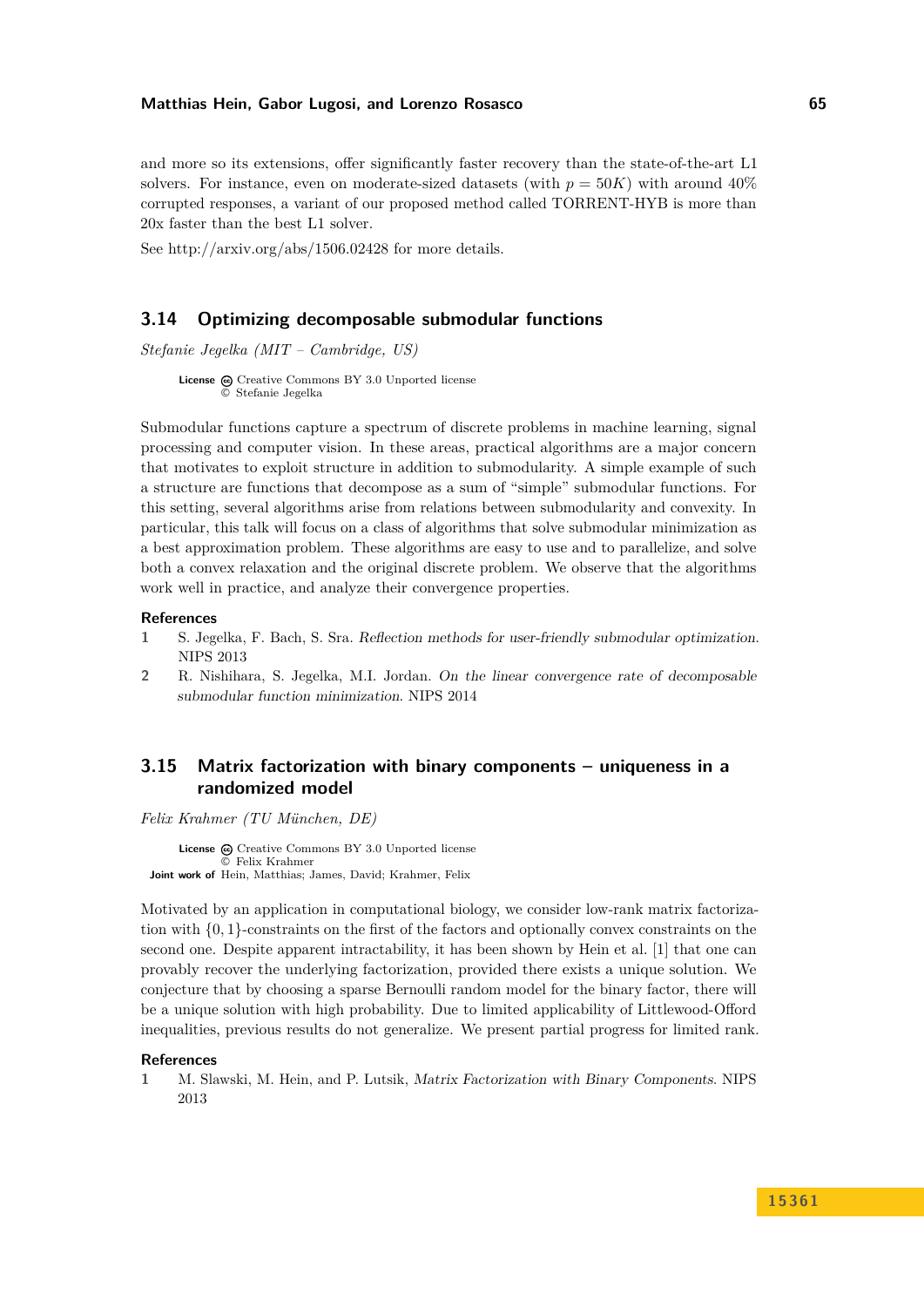### <span id="page-12-0"></span>**3.16 Variational Inference in Probabilistic Submodular Models**

*Andreas Krause (ETH Zürich, CH)*

| <b>License</b> $\omega$ Creative Commons BY 3.0 Unported license                                            |
|-------------------------------------------------------------------------------------------------------------|
| © Andreas Krause                                                                                            |
| <b>Joint work of</b> Djolonga, Josip; Krause, Andreas                                                       |
| Main reference J. Djolonga, A. Krause, "From MAP to Marginals: Variational Inference in Bayesian Submodular |
| Models," in Proc. of the 28th Annual Conf. on Advances in Neural Information Processing                     |
| Systems (NIPS'14), pp. 244–252, 2014.                                                                       |
| URL http://papers.nips.cc/paper/5492-from-map-to-marginals-variational-inference-in-bayesian-               |
| submodular-models                                                                                           |

As a discrete analogue of convexity, submodularity has profound implications for optimization. In recent years, submodular optimization has found many new applications, such as in machine learning and network analysis. These include active learning, dictionary learning, data summarization, influence maximization and network structure inference. In this talk, I will present our recent work on quantifying uncertainty in submodular optimization. In particular, we carry out the first systematic investigation of inference and learning in probabilistic submodular models (PSMs). These are probabilistic models defined through submodular functions – log-sub/supermodular distributions – generalizing regular binary Markov Random Fields and Determinantal Point Processes. They express natural notions such as attractiveness and repulsion and allow to capture long-range, high-order dependencies among the variables. I will present our recently discovered variational approach towards inference in general PSMs based on sub- and supergradients. We obtain both lower and upper bounds on the log- partition function, which enables computing probability intervals for marginals, conditionals and marginal likelihoods. We also obtain fully factorized approximate posteriors, at essentially the same computational cost as ordinary submodular optimization. Our framework results in convex problems for optimizing over differentials of submodular functions, which we show how to optimally solve. Our approximation is exact at the mode (for log-supermodular distributions), and we provide bounds on the approximation quality of the log-partition function with respect to the curvature of the function. We further establish natural relations between our variational approach and the classical mean-field method from statistical physics. Exploiting additive structure in the objective leads to highly scalable, parallelizable message passing algorithms. We empirically demonstrate the accuracy of our inference scheme on several PSMs arising in computer vision and network analysis.

### <span id="page-12-1"></span>**3.17 Learning Representations from Incomplete Data**

*Robert D. Nowak (University of Wisconsin – Madison, US)*

License  $\bigcirc$  [Creative Commons BY 3.0 Unported](http://creativecommons.org/licenses/by/3.0/) license © [Robert D Nowak](#page-12-1) **Joint work of** Nowak, Robert D; Pimentel, Daniel; Boston, Nigel **Main reference** [D. L. Pimentel-Alarcón, N. Boston, R. D. Nowak, "A Characterization of Deterministic Sampling](http://arxiv.org/abs/1503.02596v2) [Patterns for Low-Rank Matrix Completion," arXiv:1503.02596v2 \[stat.ML\] , 2015.](http://arxiv.org/abs/1503.02596v2) **URL** <http://arxiv.org/abs/1503.02596v2>

Low-rank matrix completion (LRMC) problems arise in a wide variety of applications. Previous theory mainly provides conditions for completion under missing-at-random samplings. This talk presents deterministic conditions for completion. An incomplete  $d \times N$  matrix is finitely rank-r completable if there are at most finitely many rank-r matrices that agree with all its observed entries. Finite completability is the tipping point in LRMC, as a few additional samples of a finitely completable matrix guarantee its unique completability.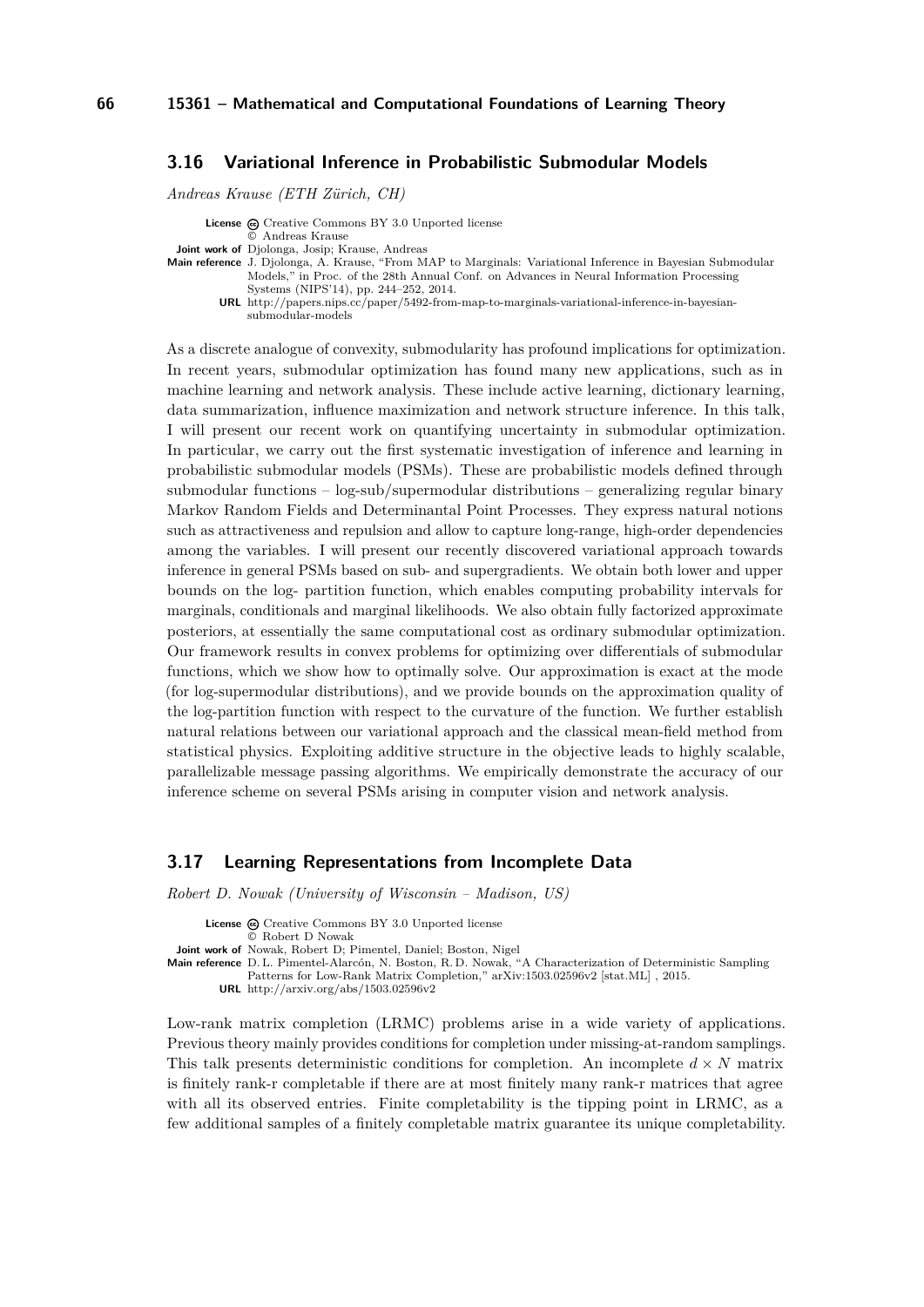The main contribution the talk is a characterization of finitely completable observation sets. We use this characterization to derive sufficient deterministic sampling conditions for unique completability. We also show that under uniform random sampling schemes, these conditions are satisfied with high probability if  $O(\max\{r, \log d\})$  entries per column are observed. Extensions of these results to subspace clustering with missing data are also given.

Further details can be found in the following papers: arXiv:1503.02596, arXiv:1410.0633

### <span id="page-13-0"></span>**3.18 Tight convex relaxations for sparse matrix factorization**

*Guillaume Obozinski (ENPC – Marne-la-Vallée, FR)*

**License**  $\textcircled{c}$  [Creative Commons BY 3.0 Unported](http://creativecommons.org/licenses/by/3.0/) license © [Guillaume Obozinski](#page-13-0) **Joint work of** Richard, Emile; Vert, Jean-Philippe

In this talk, I will consider statistical learning problems in which the parameter is a matrix which is the sum of a small number of sparse rank one (non-orthogonal) factors, and which can be viewed as generalizations of the sparse PCA problem with multiple factors. Based on an assumption that the sparsity of the factors is fixed and known, I will present a matrix norm which provides an tight although NP-hard convex relaxation of the learning problem. I will discuss the sample complexity of learning the matrix in the rank one case and show that considering a computationally more expensive convex relaxation leads to an improvement of the sample complexity by an order of magnitude as compared with the usual convex regularization considered, like combinations of the L1-norm and the trace norm. I will then describe an algorithm, relying on a rank-one sparse PCA oracle to solve the convex problems considered and illustrate that, in practice, when state-of-the-art heuristic algorithms for rank one sparse PCA are used as surrogates for the oracle, our algorithm outperforms other existing methods.

### <span id="page-13-1"></span>**3.19 Active Regression**

*Sivan Sabato (Ben Gurion University – Beer Sheva, IL)*

- License  $\textcircled{c}$  [Creative Commons BY 3.0 Unported](http://creativecommons.org/licenses/by/3.0/) license © [Sivan Sabato](#page-13-1)
- **Joint work of** Rémi Munos
- **Main reference** [S. Sabato, R. Munos, "Active Regression by Stratification," in Proc. of the 28th Annual Conf. on](http://papers.nips.cc/paper/5468-active-regression-by-stratification) [Advances in Neural Information Processing Systems \(NIPS'14\), pp. 269–477, 2014.](http://papers.nips.cc/paper/5468-active-regression-by-stratification) **URL** <http://papers.nips.cc/paper/5468-active-regression-by-stratification>

We propose a new active learning algorithm for parametric linear regression with random design. We provide finite sample convergence guarantees for general distributions in the misspecified model. This is the first active learner for this setting that provably can improve over passive learning. Unlike other learning settings (such as classification), in regression the passive learning rate of  $O(1/\epsilon)$  cannot in general be improved upon. Nonetheless, the so-called 'constant' in the rate of convergence, which is characterized by a distribution- dependent *risk*, can be improved in many cases. For a given distribution, achieving the optimal risk requires prior knowledge of the distribution. Following the stratification technique advocated in Monte-Carlo function integration, our active learner approaches the optimal risk using piecewise constant approximations.

Sivan Sabato is supported by the Lynne and William Frankel Center for Computer Science.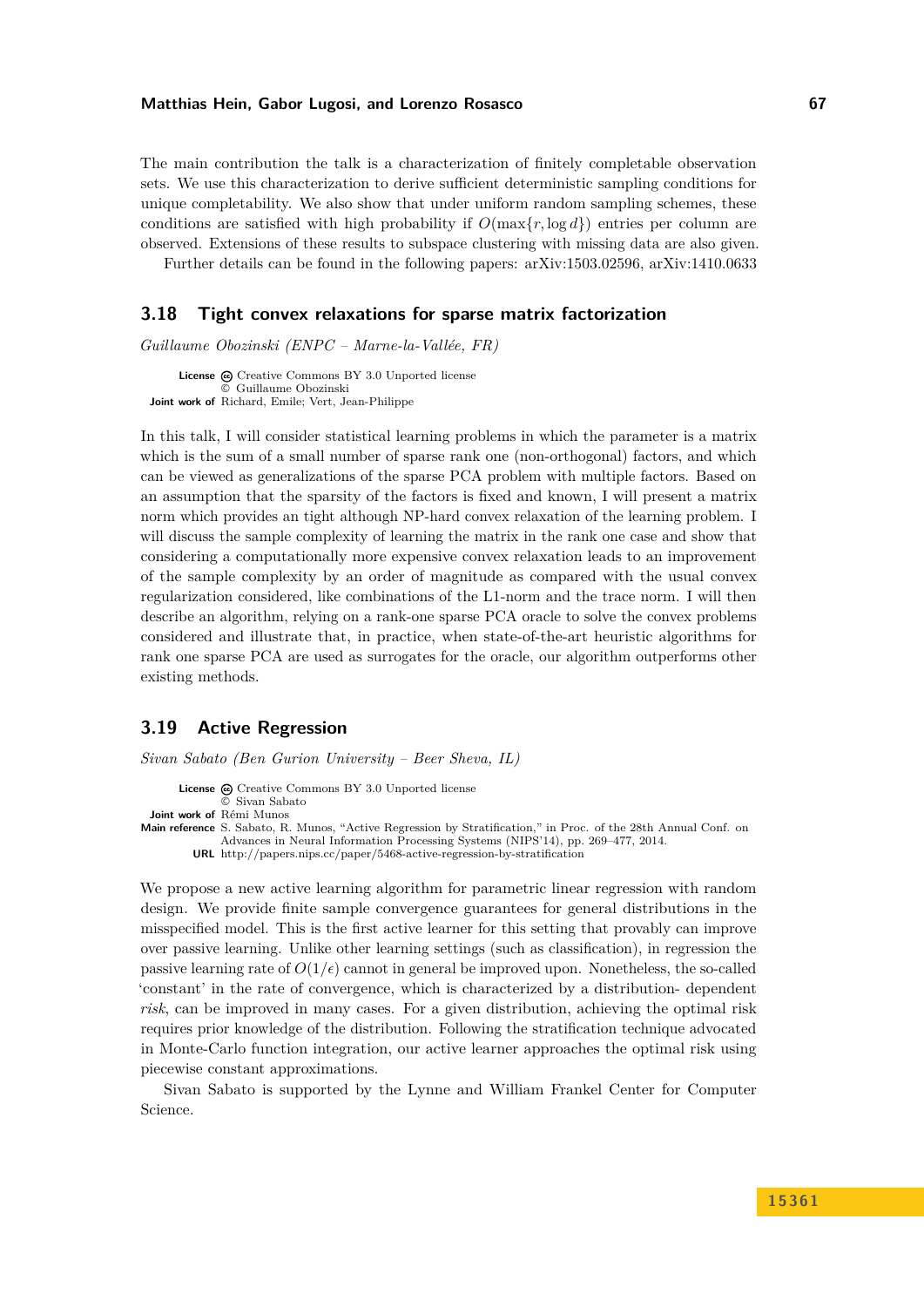### <span id="page-14-0"></span>**3.20 Dictionary learning – fast and dirty**

*Karin Schnass (Universität Innsbruck, AT)*

**License**  $\odot$  [Creative Commons BY 3.0 Unported](http://creativecommons.org/licenses/by/3.0/) license © [Karin Schnass](#page-14-0) **Main reference** [K. Schnass, "Convergence radius and sample complexity of ITKM algorithms for dictionary](http://arxiv.org/abs/1503.07027v2) [learning," arXiv:1503.07027v2 \[cs.LG\], 2015.](http://arxiv.org/abs/1503.07027v2) **URL** <http://arxiv.org/abs/1503.07027v2>

In this talk we give a short introduction to fast dictionary learning algorithms with local convergence guarantees. Using the classic optimization principle underlying K-SVD as starting point we motivate a response maximization principle and and the associated algorithm ITKM (Iterative Thresholding and K Means). We then progress to a variant using residual means ITKrM (Iterative Thresholding and K residual Means), which can be seen as hybrid between K-SVD and ITKrM and as such inherits the best of both worlds. Experimental global convergence from K-SVD, and computational efficiency, sequentiality/parallelizability and local convergence guarantees under low sample complexity from ITKM.

### <span id="page-14-1"></span>**3.21 Variational approach to consistency of clustering of point clouds**

*Dejan Slepcev (Carnegie Mellon University, US)*

License  $\bigcirc$  [Creative Commons BY 3.0 Unported](http://creativecommons.org/licenses/by/3.0/) license © [Dejan Slepcev](#page-14-1) **Joint work of** Garcia Trillos, Nicolas; Laurent, Thomas; von Brecht, James; Bresson, Xavier; Slepcev, Dejan **Main reference** [N. Garcia Trillos, D. Slepcev, J. van Brecht, T. Laurent, X. Bresson, "Consistency of Cheeger and](http://arxiv.org/abs/1411.6590v1) [Ratio Graph Cuts," arXiv:1411.6590v1 \[stat.ML\], 2014.](http://arxiv.org/abs/1411.6590v1) **URL** <http://arxiv.org/abs/1411.6590v1>

The talk discussed variational problems arising in machine learning and their consistency as the number of data points goes to infinity. Consider point clouds obtained as random samples of an underlying "ground-truth" measure on a Euclidean domain. Graph representing the point cloud is obtained by assigning weights to edges based on the distance between the points. We discussed approaches to clustering based on minimizing objective functionals defined on these graphs. We focused is on functionals based on graph cuts like the Cheeger and ratio cuts. We showed that minimizers of the these cuts converge as the sample size increases to a minimizer of a corresponding continuum cut (which partitions the ground truth measure). A setup based on Gamma-convergence and optimal transportation to study such questions was introduced. Sharp conditions on how the connectivity radius can be scaled with respect to the number of sample points for the consistency to hold were obtained.

### <span id="page-14-2"></span>**3.22 Optimization, Regularization and Generalization in Multilayer Networks**

*Nathan Srebro (TTIC – Chicago, US)*

License @ [Creative Commons BY 3.0 Unported](http://creativecommons.org/licenses/by/3.0/) license © [Nathan Srebro](#page-14-2) **Joint work of** Srebro, Nathan; Neyshabur, Behnam; Tomioka, Ryota; Salakhutdinov, Russ

What is it that enables learning with multi-layer networks? What causes the network to generalize well? What makes it possible to optimize the error, despite the problem being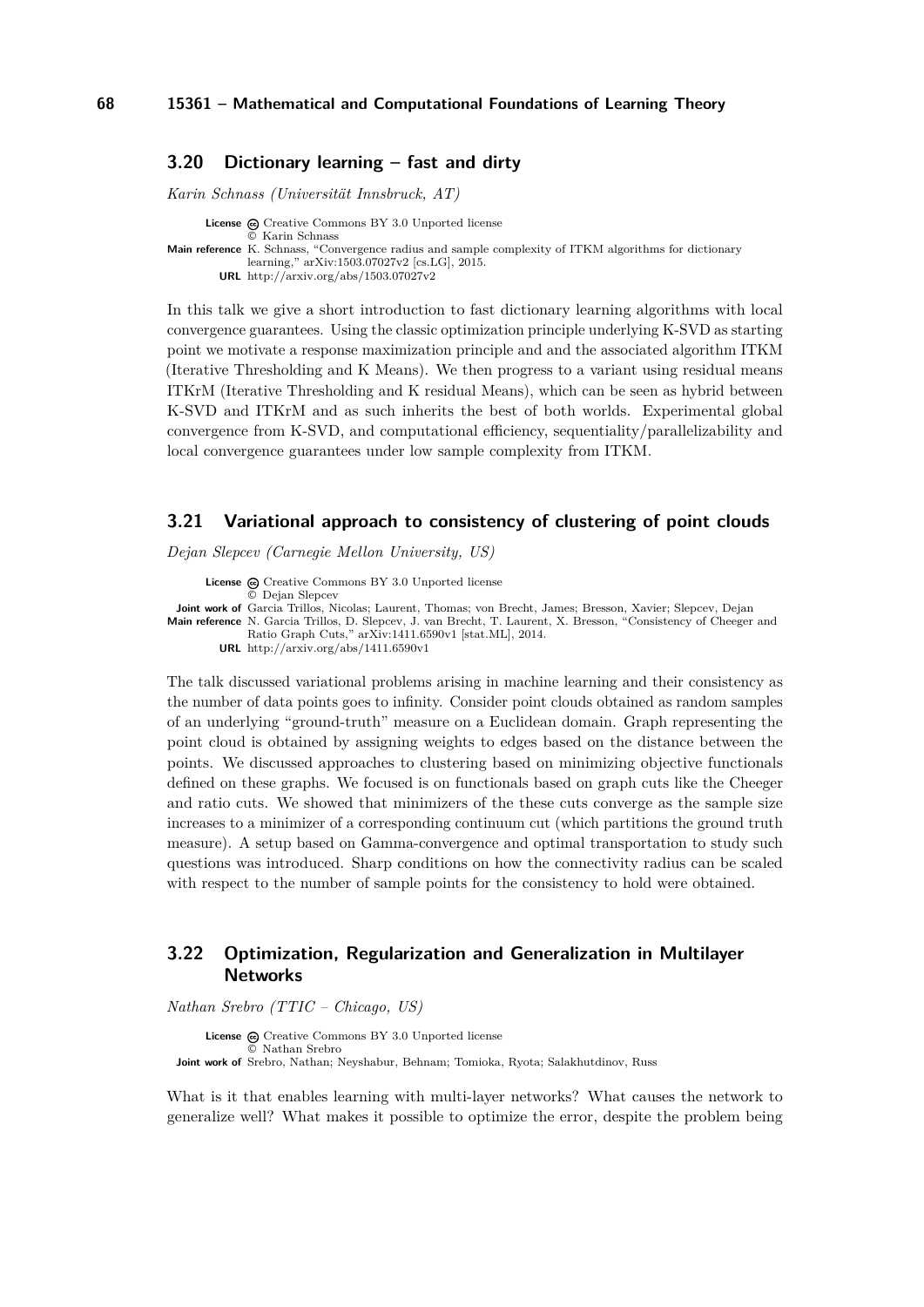hard in the worst case? In this talk I will attempt to address these questions and relate between them, highlighting the important role of optimization in deep learning. I will then use the insight to suggest studying novel optimization methods, and will present Path-SGD, a novel optimization approach for multi-layer RELU networks that yields better optimization and better generalization.

### <span id="page-15-0"></span>**3.23 Oracle inequalities for network models and sparse graphon estimation**

*Alexandre Tsybakov (UPMC – Paris, FR)*

License  $\textcircled{c}$  [Creative Commons BY 3.0 Unported](http://creativecommons.org/licenses/by/3.0/) license © [Alexandre Tsybakov](#page-15-0) **Joint work of** Klopp, Olga; Tsybakov, Alexandre B.; Verzelen, Nicolas **Main reference** [O. Klopp, A. B. Tsybakov, N. Verzelen, "Oracle inequalities for network models and sparse graphon](http://arxiv.org/abs/1507.04118v1) [estimation," arXiv:1507.04118v1 \[math.ST\], 2015.](http://arxiv.org/abs/1507.04118v1) **URL** <http://arxiv.org/abs/1507.04118v1>

Inhomogeneous random graph models encompass many network models such as stochastic block models and latent position models. In this paper, we study two estimators: the ordinary block constant least squares estimator, and its restricted version. We show that they satisfy oracle inequalities with respect to the block constant oracle. As a consequence, we derive optimal rates of estimation of the probability matrix. Our results cover the important setting of sparse networks. Nonparametric rates for graphon estimation in the *L*<sup>2</sup> norm are also derived when the probability matrix is sampled according to a graphon model. The results shed light on the differences between estimation under the empirical loss (the probability matrix estimation) and under the integrated loss (the graphon estimation).

### <span id="page-15-1"></span>**3.24 Learning Economic Parameters from Revealed Preferences**

*Ruth Urner (MPI für Intelligente Systeme – Tübingen, DE)*

License  $\textcircled{c}$  [Creative Commons BY 3.0 Unported](http://creativecommons.org/licenses/by/3.0/) license © [Ruth Urner](#page-15-1) **Joint work of** Balcan, Maria-Florina; Daniely, Amit; Mehta, Ruta; Urner, Ruth; Vazirani, Vijay V. **Main reference** [M.-F. Balcan, A. Daniely, R. Mehta, R. Urner, V. V. Vazirani, "Learning Economic Parameters](http://dx.doi.org/10.1007/978-3-319-13129-0_28)

[from Revealed Preferences," in Proc. of the 10th Int'l Conf. on Web and Internet Economics](http://dx.doi.org/10.1007/978-3-319-13129-0_28)

[\(WINE'14\), LNCS, Vol. 8877, pp. 338–353, Springer, 2014.](http://dx.doi.org/10.1007/978-3-319-13129-0_28)

**URL** [http://dx.doi.org/10.1007/978-3-319-13129-0\\_28](http://dx.doi.org/10.1007/978-3-319-13129-0_28)

A recent line of work, starting with Beigman and Vohra and Zadimoghaddam and Roth, has addressed the problem of learning a utility function from revealed preference data. The goal here is to make use of past data describing the purchases of a utility maximizing agent when faced with certain prices and budget constraints in order to produce a hypothesis function that can accurately forecast the future behavior of the agent.

In this work we advance this line of work by providing sample complexity guarantees and efficient algorithms for a number of important classes. By drawing a connection to recent advances in multi-class learning, we provide a computationally efficient algorithm with tight sample complexity guarantees  $(\Theta(d/\epsilon))$  for the case of d goods) for learning linear utility functions under a linear price model. This solves an open question in Zadimoghaddam and Roth. Our technique yields numerous generalizations including the ability to learn other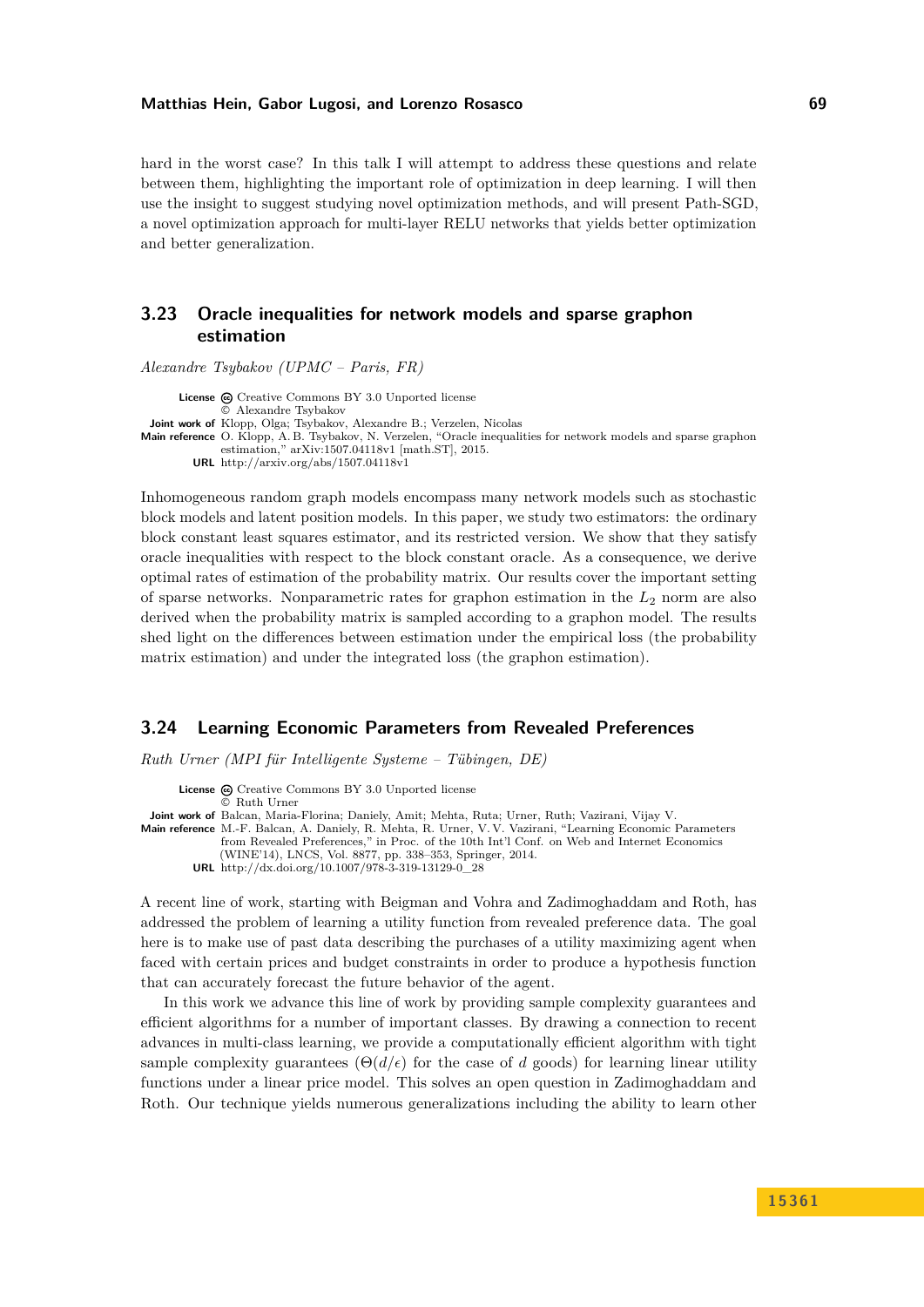well-studied classes of utility functions, to deal with a misspecified model, and with non-linear prices.

#### **References**

**1** Maria-Florina Balcan, Amit Daniely, Ruta Mehta, Ruth Urner and Vijay V. Vazirani. Learning Economic Parameters from Revealed Preferences. Web and Internet Economics – 10th International Conference (WINE) 2014, Beijing, China, December 14–17, 2014. Proceedings.

### <span id="page-16-0"></span>**3.25 Stochastic Forward-Backward Splitting**

*Silvia Villa (Italian Institute of Technology – Genova, IT)*

```
License \textcircled{c}Creative Commons BY 3.0 Unported license
               © Silvia Villa
 Joint work of Rosasco, Lorenzo; Vu, Cong Bang; Villa, Silvia
Main reference L. Rosasco, S. Villa, B. C. Vu, "Convergence of stochastic proximal gradient algorithm,"
               arXiv:1403.5074v3 [math.OC], 2014.
         URL http://arxiv.org/abs/1403.5074v3
```
I analyzed the convergence of a novel stochastic forward-backward splitting algorithm for solving monotone inclusions given by the sum of a maximal monotone operator and a single-valued maximal monotone cocoercive operator. This latter framework has a number of interesting special cases, including variational inequalities and convex minimization problems, while stochastic approaches are practically relevant to account for perturbations in the data. The algorithm I discussed is a stochastic extension of the classical deterministic forward-backward method, and is obtained considering the composition of the resolvent of the maximal monotone operator with a forward step based on a stochastic estimate of the single-valued operator.

The talk was based on the following papers:

#### **References**

- **1** L. Rosasco, S. Villa, and B. C. Vu. Convergence of stochastic proximal gradient algorithm. arxiv 1403.5074
- **2** L. Rosasco, S. Villa, and B. C. Vu. Stochastic forward-backward splitting for monotone inclusions. arxiv 1403.7999
- **3** L. Rosasco, S. Villa, and B. C. Vu. A stochastic inertial forward-backward splitting algorithm for multivariate monotone inclusions. arXiv:1507.00848

### <span id="page-16-1"></span>**3.26 Finding global k-means clustering solutions**

*Rachel Ward (University of Texas – Austin, US)*

```
License \textcircled{a}Creative Commons BY 3.0 Unported license
         © Rachel Ward
```
K-means clustering aims to partition a set of n points into k clusters in such a way that each observation belongs to the cluster with the nearest mean, and such that the sum of squared distances from each point to its nearest mean is minimal. In general, this is a hard optimization problem, requiring an exhaustive search over all possible partitions of the data into k clusters in order to find the optimal clustering. At the same time, fast heuristic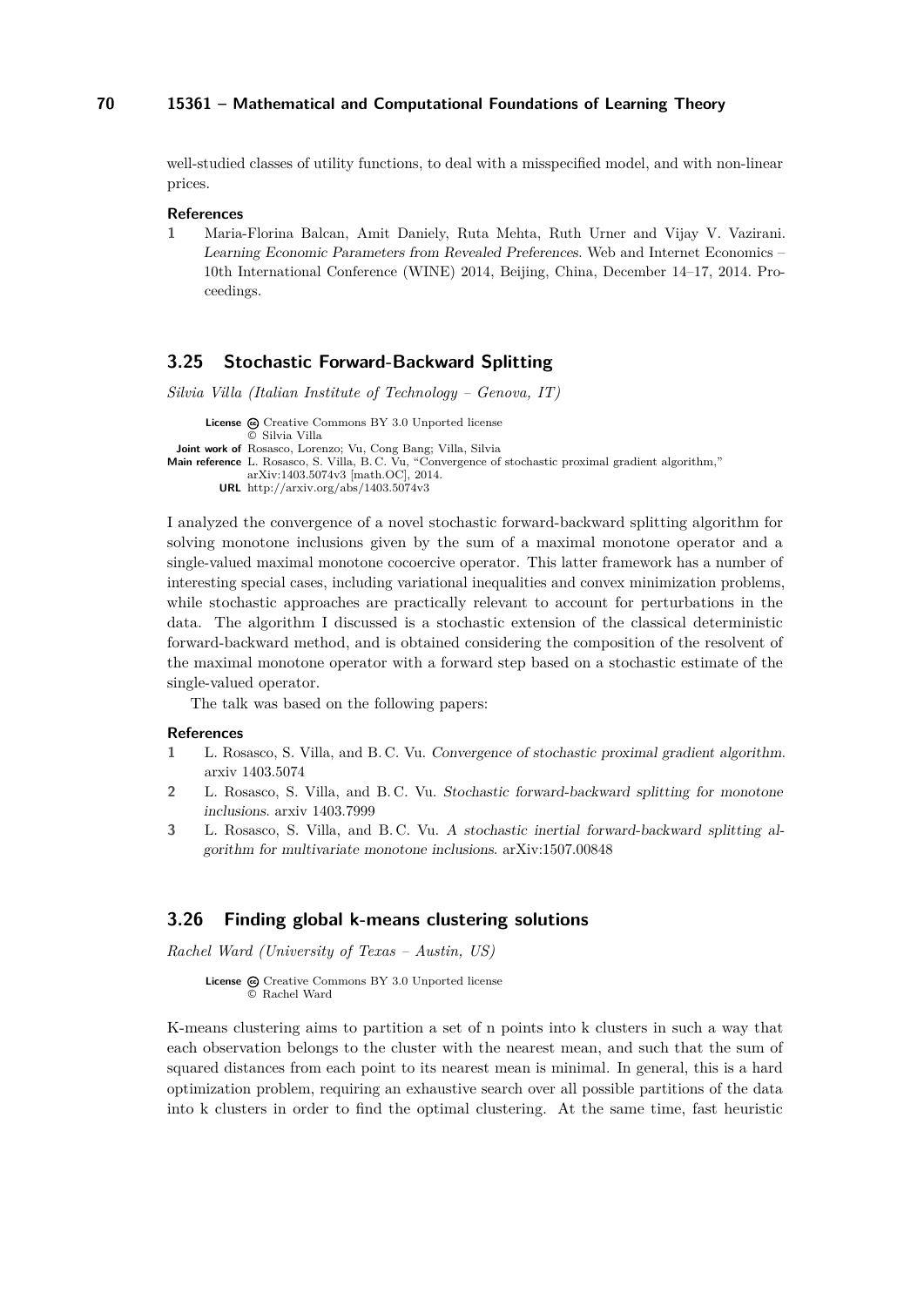algorithms for the k-means optimization problem are often applied in many data processing applications, despite having few guarantees on the clusters they produce. In this talk, we will introduce a semidefinite programming relaxation of the k-means optimization problem, along with geometric conditions on a set of data such that the algorithm is guaranteed to find the optimal k-means clustering for the data. For points drawn randomly within separated balls, the important quantities are the distances between the centers of the balls compared to the relative densities of points within them, and at sufficient density, the SDP relaxation is guaranteed to resolve such clusters at arbitrarily small separation distance. We will also discuss certain convex relaxations and recovery guarantees for another geometric clustering objective, k-median clustering. We will conclude by discussing several open questions related to this work.

### <span id="page-17-0"></span>**3.27 Symmetric and Asymmetric k-Center Clustering under Stability**

*Colin White (Carnegie Mellon University, US)*

License  $\textcircled{c}$  [Creative Commons BY 3.0 Unported](http://creativecommons.org/licenses/by/3.0/) license © [Colin White](#page-17-0) **Joint work of** Balcan, Maria-Florina; Haghtalab, Nika; White, Colin **Main reference** [M.-F. Balcan, N. Haghtalab, C. White, "Symmetric and Asymmetric](http://arxiv.org/abs/1505.03924v2) *k*-center Clustering under [Stability," arXiv:1505.03924v2 \[cs.DS\], 2015.](http://arxiv.org/abs/1505.03924v2) **URL** <http://arxiv.org/abs/1505.03924v2>

In this work, we take a beyond the worst case approach to asymmetric and symmetric *k*-center problems under two very natural input stability (promise) conditions. We consider both the *α*-perturbation resilience notion of Bilu and Linial [BL12], which states that the optimal solution does not change under any *α*-factor perturbation to the input distances, and the  $(\alpha,\epsilon)$ -approximation stability notion of Balcan et al. [BBG09], which states that any  $\alpha$ -approximation to the cost of the optimal solution should be  $\epsilon$ -close in the solution space (i.e., the partitioning) to the optimal solution. We show that by merely assuming 3 perturbation resilience or (2*,* 0)-approximation stability, the exact solution for the asymmetric *k*-center problem can be found in polynomial time. To our knowledge, this is the first problem that is hard to approximate to any constant factor in the worst case, yet can be optimally solved in polynomial time under perturbation resilience for a constant value of *α*. In the case of 2-approximation stability, we prove our result is tight by showing *k*-center under  $(2-\epsilon)$ -approximation stability is hard unless  $NP = RP$ . For the case of symmetric *k*-center, we give an efficient algorithm to cluster 2-perturbation resilient instances. Our results illustrate a surprising relation between symmetric and asymmetric *k*-center instances under these stability conditions. Unlike approximation ratio, for which symmetric *k*-center is easily solved to a factor of 2 but asymmetric *k*-center cannot be approximated to any constant factor, both symmetric and asymmetric *k*-center can be solved optimally under resilience to small constant-factor perturbations.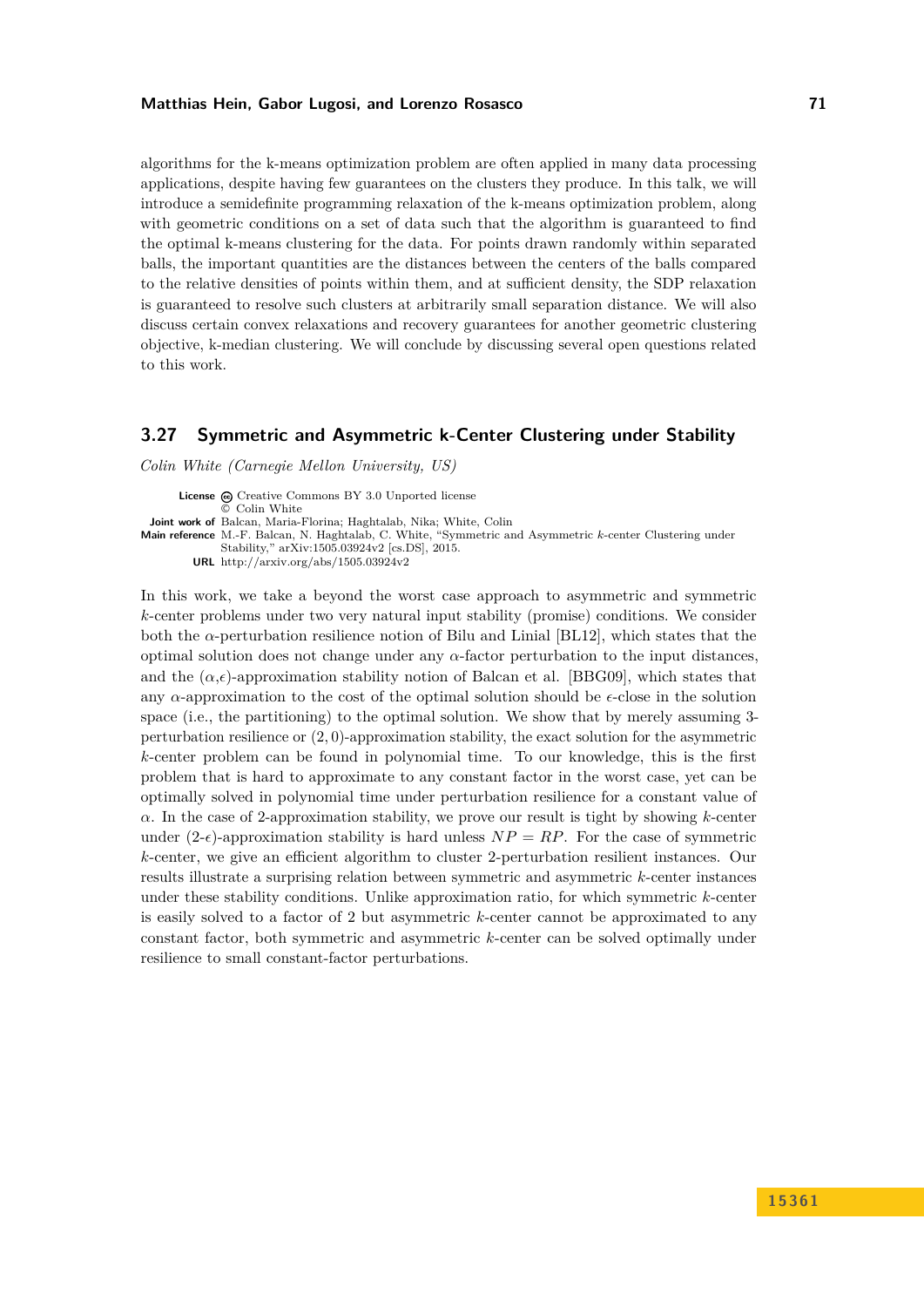### <span id="page-18-0"></span>**3.28 A Dynamic Approach to Variable Selection and Sparse Recovery: Differential Inclusions with Early Stopping**

*Yuan Yao (Peking University, CN)*

**License** @ [Creative Commons BY 3.0 Unported](http://creativecommons.org/licenses/by/3.0/) license © [Yuan Yao](#page-18-0)

Sparse signal recovery from linear noisy measurements has been a classical topic in compressed sensing and high dimensional statistics. There has been a large volume of literature around l1-regularization or LASSO approach and it is well-known that the convex relaxation in LASSO leads to biased solutions. So in practice, people compute LASSO regularization paths for model selection, followed by a subset least square to remove the bias. Here we discuss an alternative approach to sparse recovery via differential equations with inclusion constraints, which we call Bregman ISS (Inverse Scale Space) or Linearized Bregman ISS. We shall see that the new approach has great advantages over LASSO in its algorithmic simplicity and estimate quality. Its dynamics naturally induces a solution path for regularization and the points on the paths can be unbiased or less biased than LASSO. We show that under nearly the same conditions for LASSO's sign consistency, there exists a bias-free and sign-consistent point on the solution paths, where early stopping is crucial for regularization.

### <span id="page-18-1"></span>**3.29 Minimum Error Entropy and Related Problems**

*Ding-Xuan Zhou (City University – Hong Kong, HK)*

**License**  $\textcircled{c}$  [Creative Commons BY 3.0 Unported](http://creativecommons.org/licenses/by/3.0/) license © [Ding-Xuan Zhou](#page-18-1)

Minimum error entropy principle has been widely used in the community of signal processing and is closely related to kernel methods in learning theory. Its idea is to seek as much information as possible from data by minimizing various entropies of the error random variable. A minimum error entropy method takes moments of all orders into consideration and may perform well in dealing with heavy-tailed noise. Compared with its practical developments within the last decade, its rigorous theoretical consistency analysis is unknown. This talk demonstrates some rigorous consistency analysis of the minimum error entropy principle in the framework of regression. Some new methods arise from the study and might be used for investigating other related problems: Fourier analysis of the generalization error associated with pairwise loss functions, minimax rates of convergence achieved by the least squares regularization scheme, and the choice of step sizes for online or gradient descent algorithms.